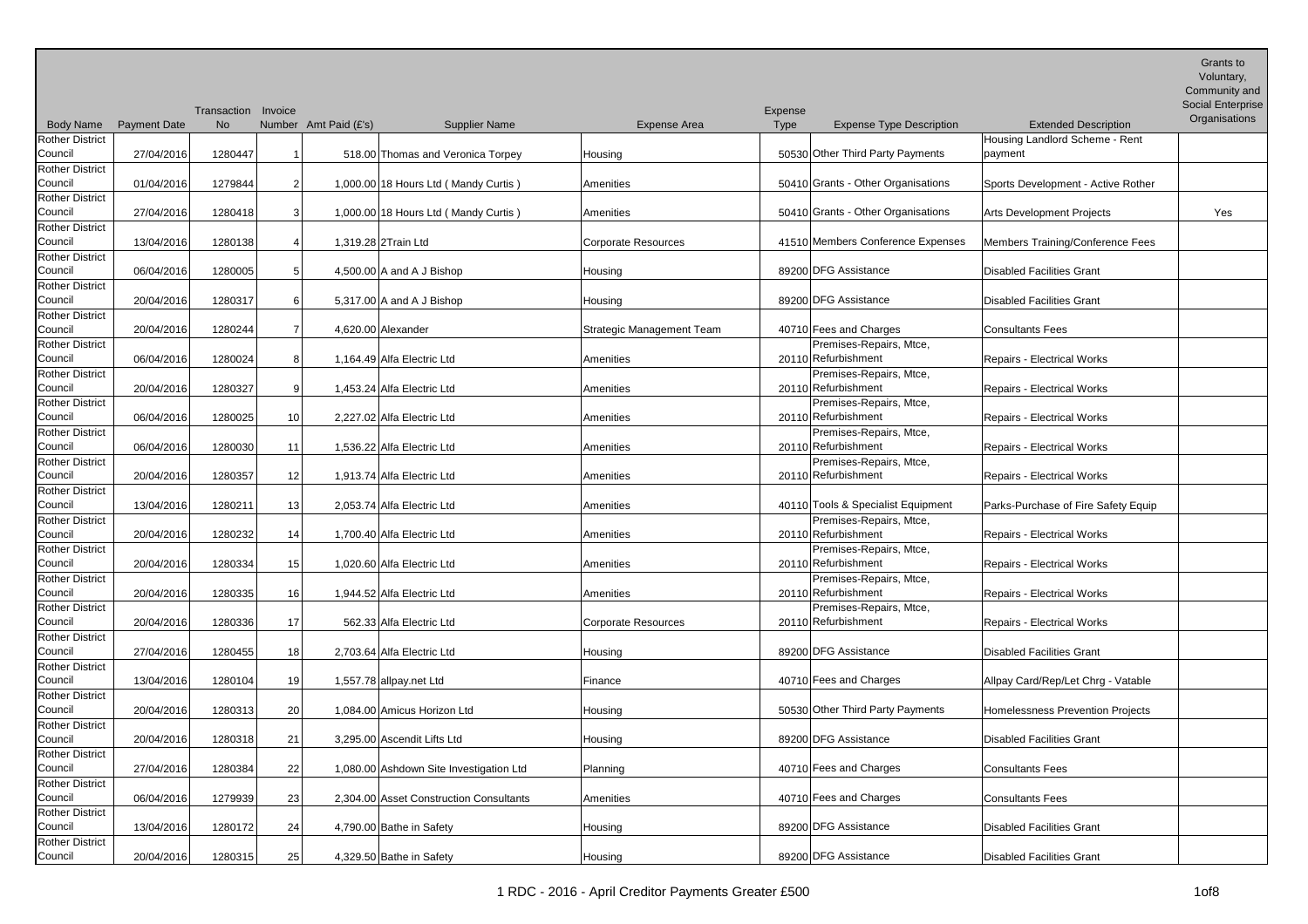|                                   |                     |                                  |                 |                       |                                                         |                                  |                 |                                                |                                            | Grants to<br>Voluntary,<br>Community and |
|-----------------------------------|---------------------|----------------------------------|-----------------|-----------------------|---------------------------------------------------------|----------------------------------|-----------------|------------------------------------------------|--------------------------------------------|------------------------------------------|
|                                   |                     |                                  |                 |                       |                                                         |                                  |                 |                                                |                                            | Social Enterprise                        |
| <b>Body Name</b>                  | <b>Payment Date</b> | Transaction Invoice<br><b>No</b> |                 | Number Amt Paid (£'s) | <b>Supplier Name</b>                                    | Expense Area                     | Expense<br>Type | <b>Expense Type Description</b>                | <b>Extended Description</b>                | Organisations                            |
| <b>Rother District</b>            |                     |                                  |                 |                       |                                                         |                                  |                 |                                                |                                            |                                          |
| Council                           | 13/04/2016          | 1280136                          | 26              |                       | 1.023.03 Battle Methodist Church                        | Finance                          |                 | 89110 Community Projects Grants                | Community Grants Scheme                    | Yes                                      |
| <b>Rother District</b><br>Council | 01/04/2016          | 1279854                          | 27              |                       | 14,438.40 BDO LLP                                       | Finance                          |                 | 50530 Other Third Party Payments               | <b>Audit Commission Fees</b>               |                                          |
| <b>Rother District</b><br>Council | 13/04/2016          | 1280154                          | 28              |                       | 7.258.20 Bevan Brittan LLP                              | Joint Waste Contract Client Unit |                 | 42000 Partnership Projects                     | <b>CLIENT Joint Waste Cost</b>             |                                          |
| <b>Rother District</b>            |                     |                                  |                 |                       |                                                         |                                  |                 |                                                | Rother Museum Services - Annual            |                                          |
| Council                           | 20/04/2016          | 1280169                          | 29              |                       | 2,125.00 Bexhill Museum Ltd                             | Amenities                        |                 | 50410 Grants - Other Organisations             | Support Grant                              | Yes                                      |
| Rother District<br>Council        | 20/04/2016          | 1280242                          | 30 <sup>1</sup> |                       | 936.00 Boss Scaffold                                    | Amenities                        |                 | Premises-Repairs, Mtce,<br>20110 Refurbishment | Specified Repairs and Works listed         |                                          |
| Rother District                   |                     |                                  |                 |                       |                                                         |                                  |                 |                                                |                                            |                                          |
| Council                           | 06/04/2016          | 1279953                          | 31              |                       | 2,542.14 BT British Telecommunications plc              | Technology                       |                 | 40910 Telephones                               | <b>BT-Rental-General</b>                   |                                          |
| <b>Rother District</b><br>Council | 20/04/2016          | 1280010                          | 32              |                       | 507.60 C J Bell Health and Safety Ltd                   | Amenities                        |                 | 40710 Fees and Charges                         | <b>Parks- Consultants Fees</b>             |                                          |
| <b>Rother District</b>            |                     |                                  |                 |                       |                                                         |                                  |                 |                                                |                                            |                                          |
| Council                           | 01/04/2016          | 1279835                          | 33              |                       | 2,016.00 Cale UK Ltd                                    | Amenities                        |                 | 40110 Tools & Specialist Equipment             | Ticket Machine Maintenance/ Repairs        |                                          |
| Rother District<br>Council        | 13/04/2016          | 1280006                          | 34              |                       | 13,819.57 Cale UK Ltd                                   | Amenities                        |                 | 40110 Tools & Specialist Equipment             | <b>Ticket Machine Maintenance/ Repairs</b> |                                          |
| <b>Rother District</b>            |                     |                                  |                 |                       |                                                         |                                  |                 |                                                |                                            |                                          |
| Council                           | 20/04/2016          | 1279941                          | 35              |                       | 589.76 Cale UK Ltd                                      | Amenities                        |                 | 40110 Tools & Specialist Equipment             | Ticket Machine Maintenance/ Repairs        |                                          |
| <b>Rother District</b>            |                     |                                  |                 |                       |                                                         |                                  |                 | Computer Licences (IT TO BUY                   | Paperless On Line DD Signup Software -     |                                          |
| Council                           | 13/04/2016          | 1280111                          | 36              |                       | 2,400.00 Capita Business Services Ltd                   | Technology                       |                 | 41140 ONLY)                                    | <b>Ann Maint</b>                           |                                          |
| <b>Rother District</b>            |                     |                                  |                 |                       |                                                         |                                  |                 |                                                |                                            |                                          |
| Council<br><b>Rother District</b> | 13/04/2016          | 1280112                          | 37              |                       | 32,364.52 Capita Business Services Ltd                  | Finance                          |                 | 40710 Fees and Charges                         | Software for Academy System                |                                          |
| Council                           | 13/04/2016          | 1280112                          | 37              |                       | 32,364.50 Capita Business Services Ltd                  | Finance                          |                 | 40710 Fees and Charges                         | Software for Academy System                |                                          |
| <b>Rother District</b>            |                     |                                  |                 |                       |                                                         |                                  |                 |                                                |                                            |                                          |
| Council                           | 20/04/2016          | 1280229                          | 38              |                       | 4,427.28 Capita Business Services Ltd                   | Finance                          |                 | 40710 Fees and Charges                         | Off-site resilience processing             |                                          |
| <b>Rother District</b>            |                     |                                  |                 |                       |                                                         |                                  |                 | Computer Licences (IT TO BUY                   |                                            |                                          |
| Council                           | 13/04/2016          | 1280087                          | 39              |                       | 43,992.92 Capita Business Services Ltd                  | Technology                       |                 | 41140 ONLY)                                    | Maintenance/Upgrading of Software          |                                          |
| <b>Rother District</b><br>Council | 20/04/2016          | 1280308                          | 40              |                       | 3,762.00 Capita Business Services Ltd                   | Technology                       |                 | Computer Licences (IT TO BUY<br>41140 ONLY)    | Cash Receipting                            |                                          |
| Rother District                   |                     |                                  |                 |                       |                                                         |                                  |                 |                                                |                                            |                                          |
| Council                           | 27/04/2016          | 1280437                          | 41              |                       | 1,980.00 Capita Business Services Ltd                   | Finance                          |                 | 50530 Other Third Party Payments               | Consultancy Service per Contract           |                                          |
| <b>Rother District</b>            |                     |                                  |                 |                       |                                                         |                                  |                 |                                                |                                            |                                          |
| Council                           | 27/04/2016          | 1280438                          | 42              |                       | 1,596.00 Capita Business Services Ltd                   | Finance                          |                 | 40710 Fees and Charges                         | Software for Academy System                |                                          |
| <b>Rother District</b><br>Council | 06/04/2016          | 1279921                          | 43              |                       | 2,350.80 Cee Jay Signs                                  | Amenities                        |                 | Premises-Repairs, Mtce,<br>20110 Refurbishment | Parks- Purchase of Signs                   |                                          |
| <b>Rother District</b>            |                     |                                  |                 |                       |                                                         |                                  |                 |                                                |                                            |                                          |
| Council                           | 20/04/2016          | 1280343                          | 44              |                       | 474.00 CountyClean Environmental Services Ltd Amenities |                                  |                 | 40710 Fees and Charges                         | Sewage/Cesspool Emptying                   |                                          |
| <b>Rother District</b>            |                     |                                  |                 |                       |                                                         |                                  |                 |                                                |                                            |                                          |
| Council                           | 20/04/2016          | 1280343                          | 44              |                       | 948.00 CountyClean Environmental Services Ltd Amenities |                                  |                 | 40710 Fees and Charges                         | Sewage/Cesspool Emptying                   |                                          |
| Rother District<br>Council        |                     |                                  |                 |                       | 474.00 CountyClean Environmental Services Ltd Amenities |                                  |                 | 40710 Fees and Charges                         |                                            |                                          |
| <b>Rother District</b>            | 20/04/2016          | 1280343                          | 44              |                       |                                                         |                                  |                 |                                                | Sewage/Cesspool Emptying                   |                                          |
| Council                           | 01/04/2016          | 1279839                          | 45              |                       | 3,945.60 Diamond Hygiene Ltd                            | Amenities                        |                 | 20820 Premises-Cleaning Materials              | <b>Premises Cleaning Materials</b>         |                                          |
| <b>Rother District</b>            |                     |                                  |                 |                       |                                                         |                                  |                 |                                                |                                            |                                          |
| Council                           | 06/04/2016          | 1280023                          | 46              |                       | 1,134.00 E.Y.E. Marine Ltd                              | Amenities                        |                 | 40110 Tools & Specialist Equipment             | Marker Buoys and Signs                     |                                          |
| <b>Rother District</b>            |                     |                                  |                 |                       | English Landscapes Maintenance Ltd T/A                  |                                  |                 |                                                |                                            |                                          |
| Council                           | 20/04/2016          | 1280159                          | 47              |                       | 73,293.43 The Landscape Group                           | Amenities                        |                 | 20910 Premises-Routine Grounds Mtce            | Parks-Grounds Maintenance Contracts        |                                          |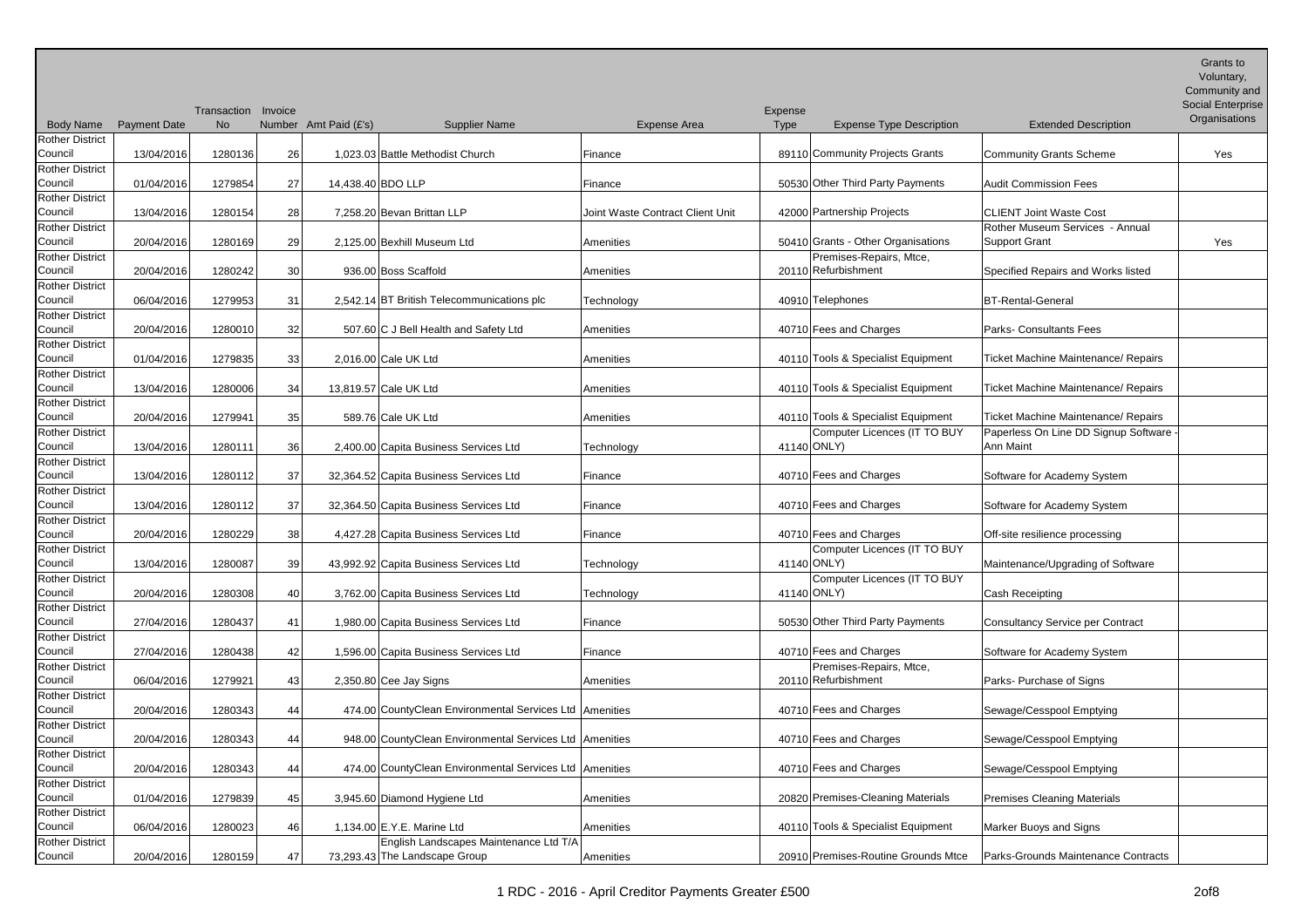| <b>Body Name</b>                  | <b>Payment Date</b> | Transaction Invoice<br><b>No</b> |    | Number Amt Paid (£'s)<br><b>Supplier Name</b>   | Expense Area                | Expense<br>Type | <b>Expense Type Description</b>                | <b>Extended Description</b>          | Grants to<br>Voluntary,<br>Community and<br>Social Enterprise<br>Organisations |
|-----------------------------------|---------------------|----------------------------------|----|-------------------------------------------------|-----------------------------|-----------------|------------------------------------------------|--------------------------------------|--------------------------------------------------------------------------------|
| <b>Rother District</b>            |                     |                                  |    |                                                 |                             |                 |                                                |                                      |                                                                                |
| Council                           | 20/04/2016          | 1280314                          | 48 | 1,495.00 Family Mosaic Housing                  | Housing                     |                 | 89200 DFG Assistance                           | Disabled Facilities Grant            |                                                                                |
| Rother District                   |                     |                                  |    |                                                 |                             |                 |                                                |                                      |                                                                                |
| Council                           | 20/04/2016          | 1280319                          | 49 | 616.12 Family Mosaic Housing                    | Housing                     |                 | 89200 DFG Assistance                           | Disabled Facilities Grant            |                                                                                |
| <b>Rother District</b>            |                     |                                  |    |                                                 |                             |                 |                                                |                                      |                                                                                |
| Council                           | 27/04/2016          | 1280452                          | 50 | 836.04 Family Mosaic Housing                    | Housing                     |                 | 89200 DFG Assistance                           | Disabled Facilities Grant            |                                                                                |
| <b>Rother District</b>            |                     |                                  |    |                                                 |                             |                 |                                                |                                      |                                                                                |
| Council                           | 27/04/2016          | 1280453                          | 51 | 626.10 Family Mosaic Housing                    | Housing                     |                 | 89200 DFG Assistance                           | Disabled Facilities Grant            |                                                                                |
| Rother District                   |                     |                                  |    |                                                 |                             |                 |                                                |                                      |                                                                                |
| Council                           | 27/04/2016          | 1280456                          | 52 | 3,850.00 Family Mosaic Housing                  | Housing                     |                 | 89200 DFG Assistance                           | Disabled Facilities Grant            |                                                                                |
| <b>Rother District</b>            |                     |                                  |    |                                                 |                             |                 |                                                |                                      |                                                                                |
| Council                           | 20/04/2016          | 1280354                          | 53 | 654.36 Flame Ltd                                | Technology                  |                 | 50510 Private Contractors                      | Maintenance Contracts-Printing       |                                                                                |
| <b>Rother District</b>            |                     |                                  |    |                                                 |                             |                 | Computer Licences (IT TO BUY                   |                                      |                                                                                |
| Council                           | 20/04/2016          | 1279967                          | 54 | 23,327.70 Foursys Ltd                           | Technology                  |                 | 41140 ONLY)                                    | Sophos SAV Licence Renewal           |                                                                                |
| <b>Rother District</b><br>Council |                     |                                  |    | 2.340.00 Foxhills Tree Services Ltd             |                             |                 | Premises-Repairs, Mtce,<br>20110 Refurbishment |                                      |                                                                                |
| <b>Rother District</b>            | 06/04/2016          | 1279922                          | 55 |                                                 | Amenities                   |                 | Premises-Repairs, Mtce,                        | Parks- Tree Works                    |                                                                                |
| Council                           | 27/04/2016          | 1280402                          | 56 | 1,320.00 Foxhills Tree Services Ltd             | Amenities                   |                 | 20110 Refurbishment                            | Parks- Tree Works                    |                                                                                |
| <b>Rother District</b>            |                     |                                  |    |                                                 |                             |                 |                                                |                                      |                                                                                |
| Council                           | 20/04/2016          | 1280360                          | 57 | 2,275.20 G4S Cash Solutions (UK) Ltd            | Amenities                   |                 | 40710 Fees and Charges                         | Cash Security Fees-Car Parks         |                                                                                |
| <b>Rother District</b>            |                     |                                  |    |                                                 |                             |                 |                                                |                                      |                                                                                |
| Council                           | 20/04/2016          | 1280360                          | 57 | 218.40 G4S Cash Solutions (UK) Ltd              | Finance                     |                 | 50530 Other Third Party Payments               | Cash Security-Bexhill                |                                                                                |
| <b>Rother District</b>            |                     |                                  |    |                                                 |                             |                 | Computer Licences (IT TO BUY                   |                                      |                                                                                |
| Council                           | 01/04/2016          | 1279838                          | 58 | 38,687.95 GGP Systems Ltd                       | Technology                  |                 | 41140 ONLY)                                    | GIS System                           |                                                                                |
| <b>Rother District</b>            |                     |                                  |    |                                                 |                             |                 |                                                |                                      |                                                                                |
| Council                           | 13/04/2016          | 1280117                          | 59 | 2,450.00 Globetask Ltd                          | Finance                     |                 | 40710 Fees and Charges                         | <b>Consultants Fees</b>              |                                                                                |
| <b>Rother District</b>            |                     |                                  |    |                                                 |                             |                 | Premises-Repairs, Mtce,                        |                                      |                                                                                |
| Council                           | 06/04/2016          | 1280038                          | 60 | 835.43 Graham                                   | Amenities                   |                 | 20110 Refurbishment                            | Purchase of Materials - Build Maint  |                                                                                |
| <b>Rother District</b>            |                     |                                  |    |                                                 |                             |                 | Premises-Repairs, Mtce,                        |                                      |                                                                                |
| Council                           | 20/04/2016          | 1280083                          | 61 | 10,944.00 Gristwood and Toms Limited            | Amenities                   |                 | 20110 Refurbishment                            | Parks- Tree Works                    |                                                                                |
| Rother District                   |                     |                                  |    |                                                 |                             |                 | Premises-Repairs, Mtce,                        |                                      |                                                                                |
| Council                           | 20/04/2016          | 1280084                          | 62 | 6,540.00 Gristwood and Toms Limited             | Amenities                   |                 | 20110 Refurbishment                            | Parks- Tree Works                    |                                                                                |
| <b>Rother District</b>            |                     |                                  |    |                                                 |                             |                 |                                                |                                      |                                                                                |
| Council                           | 27/04/2016          | 11002725                         | 63 | -2,726.71 Hitachi Capital Vehicle Solutions Ltd | Finance                     |                 | 95270 Contract Hire Cars                       | <b>Contract Hire Car Lease Costs</b> |                                                                                |
| Rother District                   |                     |                                  |    |                                                 |                             |                 |                                                |                                      |                                                                                |
| Council                           | 27/04/2016          | 1278931                          | 64 | 1,499.52 Hitachi Capital Vehicle Solutions Ltd  | Finance                     |                 | 95270 Contract Hire Cars                       | Contract Hire Car Lease Costs        |                                                                                |
| <b>Rother District</b>            |                     |                                  |    |                                                 |                             |                 |                                                | Under Mileage Credit - Steve Mills - |                                                                                |
| Council                           | 27/04/2016          | 11002729                         | 65 | -1,150.38 Hitachi Capital Vehicle Solutions Ltd | Finance                     |                 | 95270 Contract Hire Cars                       | RO62 KZV                             |                                                                                |
| Rother District<br>Council        |                     | 1280168                          | 66 | 3,682.82 Hitachi Capital Vehicle Solutions Ltd  |                             |                 | 95270 Contract Hire Cars                       | Contract Hire Car Lease Costs        |                                                                                |
| <b>Rother District</b>            | 27/04/2016          |                                  |    |                                                 | Finance                     |                 |                                                |                                      |                                                                                |
| Council                           | 27/04/2016          | 1280168                          | 66 | 3,231.54 Hitachi Capital Vehicle Solutions Ltd  | Finance                     |                 | 95270 Contract Hire Cars                       | Contract Hire Commercial Costs       |                                                                                |
| Rother District                   |                     |                                  |    | <b>IDEA Improvement and Development</b>         |                             |                 |                                                |                                      |                                                                                |
| Council                           | 13/04/2016          | 1280086                          | 67 | 882.00 Agency for Local Gov                     | Policy and Performance Unit |                 | 40750 Subscriptions to Organisations           | Subscription to Organisations        |                                                                                |
| Rother District                   |                     |                                  |    |                                                 |                             |                 |                                                |                                      |                                                                                |
| Council                           | 06/04/2016          | 1280046                          | 68 | 3,240.00 Ideal Networks Ltd                     | Technology                  |                 | 86050 Contract Payments - General              | Capital-Contract Payments - General  |                                                                                |
| Rother District                   |                     |                                  |    |                                                 |                             |                 | Computer Licences (IT TO BUY                   |                                      |                                                                                |
| Council                           | 13/04/2016          | 1280165                          | 69 | 14,255.10 Idox Software Ltd                     | Technology                  |                 | 41140 ONLY)                                    | Election Management System           |                                                                                |
| Rother District                   |                     |                                  |    |                                                 |                             |                 |                                                |                                      |                                                                                |
| Council                           | 20/04/2016          | 1280226                          | 70 | 960.00 Inform CPI Ltd                           | Finance                     |                 | 40710 Fees and Charges                         | <b>RV</b> Finder                     |                                                                                |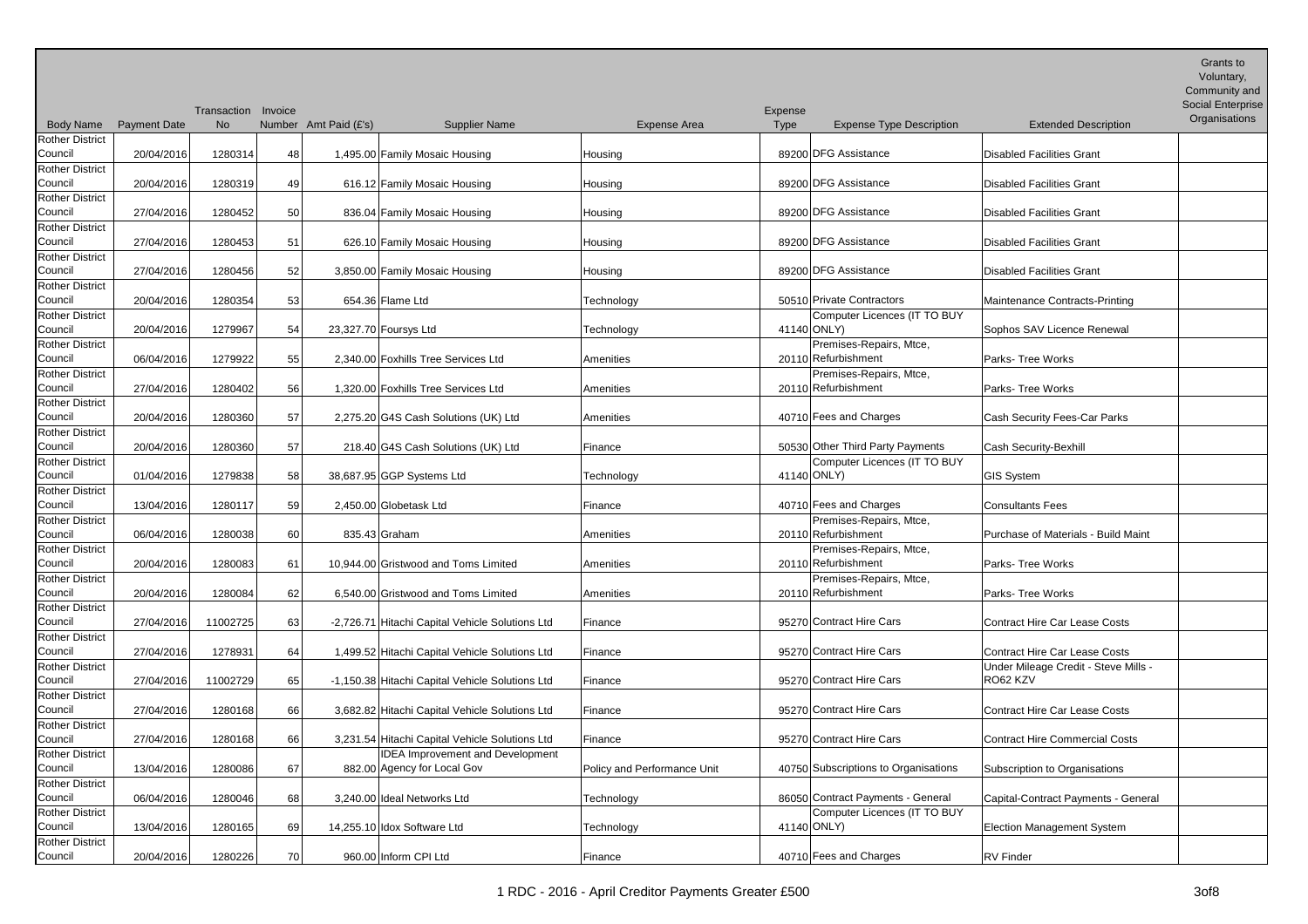| <b>Body Name</b>       | <b>Payment Date</b> | Transaction Invoice<br><b>No</b> |     | Number Amt Paid (£'s) | <b>Supplier Name</b>                       | Expense Area                     | Expense<br>Type | <b>Expense Type Description</b>      | <b>Extended Description</b>          | Grants to<br>Voluntary,<br>Community and<br>Social Enterprise<br>Organisations |
|------------------------|---------------------|----------------------------------|-----|-----------------------|--------------------------------------------|----------------------------------|-----------------|--------------------------------------|--------------------------------------|--------------------------------------------------------------------------------|
| <b>Rother District</b> |                     |                                  |     |                       |                                            |                                  |                 |                                      |                                      |                                                                                |
| Council                | 20/04/2016          | 1280227                          | 71  |                       | 594.00 Inform CPI Ltd                      | Finance                          |                 | 40710 Fees and Charges               | <b>RV</b> Finder                     |                                                                                |
| <b>Rother District</b> |                     |                                  |     |                       |                                            |                                  |                 |                                      |                                      |                                                                                |
| Council                | 27/04/2016          | 1280420                          | 72  |                       | 708.00 Johnston Publishing Ltd             | Planning                         |                 | 40470 Publicity                      | Planadv - Rye + Battle Observer      |                                                                                |
| <b>Rother District</b> |                     |                                  |     |                       |                                            |                                  |                 |                                      |                                      |                                                                                |
| Council                | 27/04/2016          | 1280208                          | 73  |                       | 601.80 Johnston Publishing Ltd             | Planning                         |                 | 40470 Publicity                      | Planadv - Rye + Battle Observer      |                                                                                |
| <b>Rother District</b> |                     |                                  |     |                       |                                            |                                  |                 |                                      |                                      |                                                                                |
| Council                | 27/04/2016          | 1280206                          | 74  |                       | 778.80 Johnston Publishing Ltd             | Planning                         |                 | 40470 Publicity                      | Planadv - Rye + Battle Observer      |                                                                                |
| <b>Rother District</b> |                     |                                  |     |                       |                                            |                                  |                 |                                      |                                      |                                                                                |
| Council                | 27/04/2016          | 1280207                          | 75  |                       | 955.80 Johnston Publishing Ltd             | Planning                         |                 | 40470 Publicity                      | Planadv - Rye + Battle Observer      |                                                                                |
| Rother District        |                     |                                  |     |                       |                                            |                                  |                 | Computer Equip Maintenance (IT       |                                      |                                                                                |
| Council                | 06/04/2016          | 1279935                          | 76  |                       | 5,100.00 Jumpsec Limited                   | Technology                       |                 | 41100 ONLY)                          | Maintenance of Network Equipment     |                                                                                |
| <b>Rother District</b> |                     |                                  |     |                       |                                            |                                  |                 |                                      |                                      |                                                                                |
| Council                | 06/04/2016          | 1280049                          | 77  |                       | 2.000.00 Karen Keech                       | Amenities                        |                 | 50410 Grants - Other Organisations   | Sports Development - Active Rother   |                                                                                |
| <b>Rother District</b> |                     |                                  |     |                       |                                            |                                  |                 |                                      |                                      |                                                                                |
| Council                | 27/04/2016          | 1280339                          | 78  |                       | 866.41 KCOM Group Plc                      | Technology                       |                 | 40910 Telephones                     | <b>BT Smartnumber Charges</b>        |                                                                                |
| <b>Rother District</b> |                     |                                  |     |                       |                                            |                                  |                 |                                      |                                      |                                                                                |
| Council                | 06/04/2016          | 1280047                          | 791 |                       | 1,191,571.62 Kier Services - Environmental | Joint Waste Contract Client Unit |                 | 50510 Private Contractors            | <b>CORE Joint Waste Cost</b>         |                                                                                |
| <b>Rother District</b> |                     |                                  |     |                       |                                            |                                  |                 |                                      |                                      |                                                                                |
| Council                | 27/04/2016          | 1280302                          | 80  |                       | 844.67 Kier Services - Environmental       | Amenities                        |                 | 50510 Private Contractors            | Commercial Waste Collection Contract |                                                                                |
| <b>Rother District</b> |                     |                                  |     |                       |                                            |                                  |                 |                                      |                                      |                                                                                |
| Council                | 29/04/2016          | 1280499                          | 81  |                       | 507.45 Lloyds Bank                         | Finance                          |                 | 40710 Fees and Charges               | <b>Bank Charges</b>                  |                                                                                |
| <b>Rother District</b> |                     |                                  |     |                       |                                            |                                  |                 |                                      |                                      |                                                                                |
| Council                | 29/04/2016          | 1280348                          | 82  |                       | 358.00 Lloyds Bank                         | EH Pollution R + W Partnership   |                 | 10910 Training                       | Training                             |                                                                                |
| <b>Rother District</b> |                     |                                  |     |                       |                                            |                                  |                 |                                      |                                      |                                                                                |
| Council                | 29/04/2016          | 1280348                          | 82  |                       | 206.40 Lloyds Bank                         | Amenities                        |                 | 40110 Tools & Specialist Equipment   | Health and Safety Act Equipment      |                                                                                |
| <b>Rother District</b> |                     |                                  |     |                       |                                            |                                  |                 |                                      |                                      |                                                                                |
| Council                | 27/04/2016          | 1280158                          | 83  |                       | 10,809.14 Local Government Association     | Finance                          |                 | 40750 Subscriptions to Organisations | Subscription to Organisations        |                                                                                |
| <b>Rother District</b> |                     |                                  |     |                       |                                            |                                  |                 |                                      |                                      |                                                                                |
| Council                | 27/04/2016          | 1280451                          | 84  |                       | 4,154.00 Marsh Medical Adaptations Ltd     | Housing                          |                 | 89200 DFG Assistance                 | Disabled Facilities Grant            |                                                                                |
| <b>Rother District</b> |                     |                                  |     |                       |                                            |                                  |                 | Premises-Repairs, Mtce,              |                                      |                                                                                |
| Council                | 27/04/2016          | 1280401                          | 85  |                       | 1,002.00 Millais Nurseries                 | Amenities                        |                 | 20110 Refurbishment                  | Parks- Purchase of Plants            |                                                                                |
| Rother District        |                     |                                  |     |                       |                                            |                                  |                 | Computer Licences (IT TO BUY         |                                      |                                                                                |
| Council                | 06/04/2016          | 1279952                          | 86  | 12,360.00 Miso        |                                            | Technology                       |                 | 41140 ONLY)                          | New Computer Software                |                                                                                |
| <b>Rother District</b> |                     |                                  |     |                       |                                            |                                  |                 |                                      |                                      |                                                                                |
| Council                | 27/04/2016          | 1280450                          | 87  |                       | 1,650.00 Mrs Louisa West                   | Housing                          |                 | 50530 Other Third Party Payments     | Homelessness Prevention Projects     |                                                                                |
| <b>Rother District</b> |                     |                                  |     |                       |                                            |                                  |                 |                                      |                                      |                                                                                |
| Council                | 20/04/2016          | 1280325                          | 88  |                       | 1,070.00 Mrs R Stiles                      | Housing                          |                 | 50530 Other Third Party Payments     | Homelessness Prevention Projects     |                                                                                |
| <b>Rother District</b> |                     |                                  |     |                       |                                            |                                  |                 |                                      | Municipal Mutual Insurance-Scheme of |                                                                                |
| Council                | 27/04/2016          | 1280404                          | 89  |                       | 23,926.00 Municipal Mutual Insurance Ltd   | Finance                          |                 | 41410 Insurances                     | Arrangement Levy                     |                                                                                |
| <b>Rother District</b> |                     |                                  |     |                       | NCC Services Ltd (T/A NCC Group            |                                  |                 | Computer Licences (IT TO BUY         |                                      |                                                                                |
| Council                | 01/04/2016          | 1279836                          | 90  |                       | 1,062.00 Escrow Ltd)                       | Technology                       |                 | 41140 ONLY)                          | Advance Pay ESCROW Agreement         |                                                                                |
| <b>Rother District</b> |                     |                                  |     |                       |                                            |                                  |                 | Premises-Repairs, Mtce,              |                                      |                                                                                |
| Council                | 01/04/2016          | 1279920                          | 91  |                       | 500.00 Northiam Parish Council             | Amenities                        |                 | 20110 Refurbishment                  | Beacon Hill Maintenance              |                                                                                |
| <b>Rother District</b> |                     |                                  |     |                       |                                            |                                  |                 | Premises-Repairs, Mtce,              |                                      |                                                                                |
| Council                | 13/04/2016          | 1280199                          | 92  |                       | 3,414.00 P.W Judges & Son                  | Amenities                        |                 | 20110 Refurbishment                  | Parks-Landscaping Works              |                                                                                |
| <b>Rother District</b> |                     |                                  |     |                       |                                            |                                  |                 |                                      |                                      |                                                                                |
| Council                | 27/04/2016          | 1280180                          | 93  |                       | 4,040.00 Pitney Bowes Purchase Power       | Finance                          |                 | 99010 Stock Accounts                 | Town Hall Franking Machine           |                                                                                |
| Rother District        |                     |                                  |     |                       |                                            |                                  |                 |                                      |                                      |                                                                                |
| Council                | 20/04/2016          | 1280003                          | 94  |                       | 642.96 Redmere Lodge                       | Housing                          |                 | 40710 Fees and Charges               | Bed and Breakfast Accom - misc.      |                                                                                |
|                        |                     |                                  |     |                       |                                            |                                  |                 |                                      |                                      |                                                                                |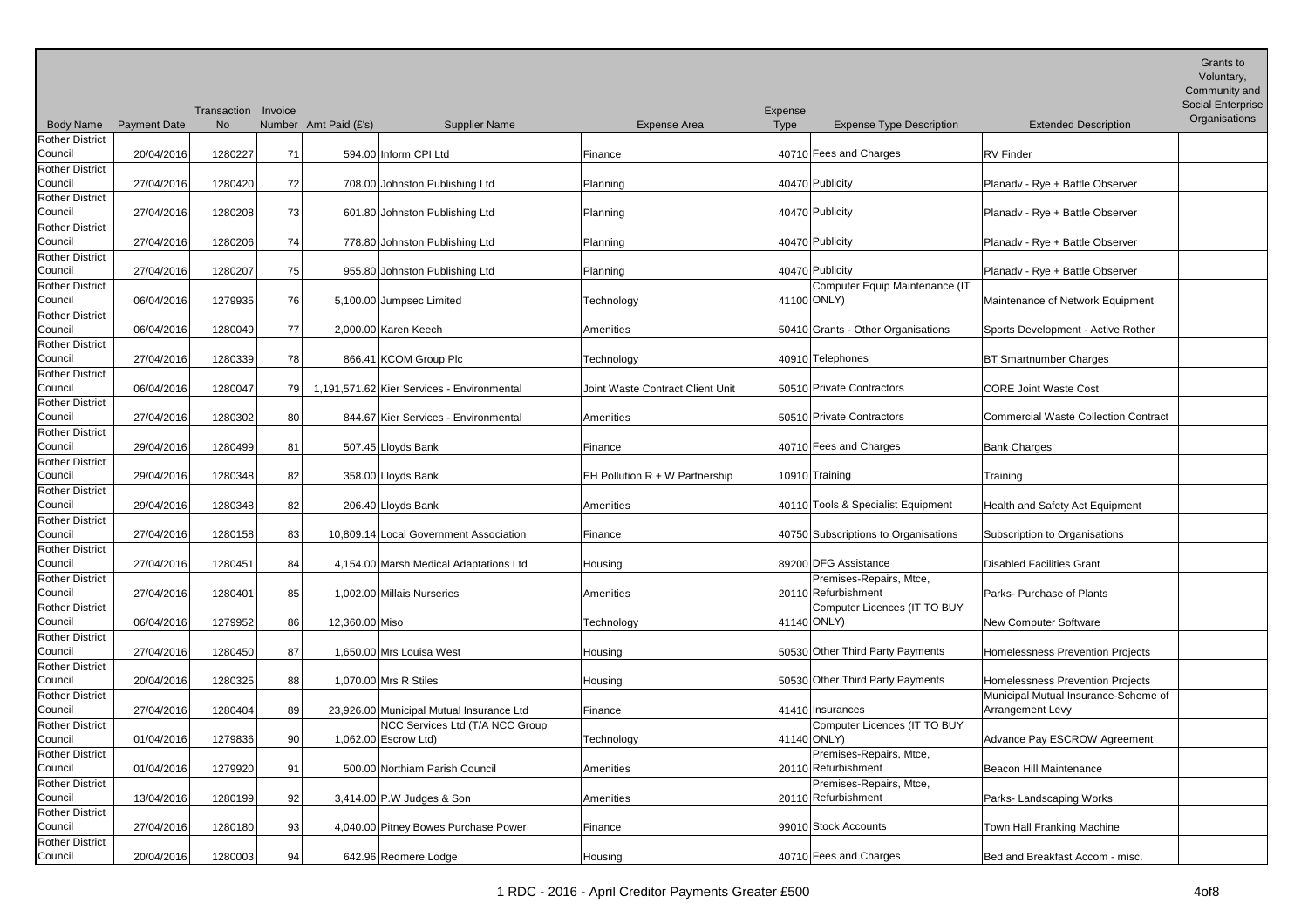| <b>Rother District</b><br>Council<br>40710 Fees and Charges<br>Bed and Breakfast Accom - misc.<br>20/04/2016<br>1280004<br>95<br>642.96 Redmere Lodge<br>Housing<br><b>Rother District</b><br>Council<br>40710 Fees and Charges<br>20/04/2016<br>1280267<br>96<br>720.00 Richard Wood<br>Plan - Agricultural Advice<br>Planning<br><b>Rother District</b><br>Council<br>40750 Subscriptions to Organisations<br>13/04/2016<br>97<br>1,086.00 RICS<br>1280205<br>Subscription to Organisations<br>Planning<br><b>Rother District</b><br>Council<br>13/04/2016<br>97<br>1,086.00 RICS<br>1280205<br>40750 Subscriptions to Organisations<br>Subscription to Organisations<br>Housing<br>Rother District<br>Romney Marshes Area Internal Drainage<br>60010 Internal Drainage Board Rates<br>Council<br>Romney Marsh Area Internal Drainage<br>01/04/2016<br>1279919<br>98<br>59,384.50 Board<br>Finance<br>SLAs - Voluntary Assoc et al<br><b>Rother District</b><br>50310 (Committee Approved)<br>Council<br>01/04/2016<br>1279918<br>21,250.00 Rother District Citizens Advice Bureau<br>99<br>Bexhill and Rother CAB<br>Yes<br>Finance<br><b>Rother District</b><br>SLAs - Voluntary Assoc et al<br>50310 (Committee Approved)<br>Council<br>100<br>13/04/2016<br>1280137<br>9,500.00 Rother Voluntary Action<br><b>SLA Delivery</b><br>Yes<br>Finance<br>Premises-Repairs, Mtce,<br><b>Rother District</b><br>Council<br>20110 Refurbishment<br>13/04/2016<br>1280125<br>101<br>3,620.00 Shorefields Carpentry<br>Amenities<br>Specified Repairs and Works listed<br><b>Rother District</b><br>Council<br>588.00 Solutions Accommodation Providers Ltd<br>40710 Fees and Charges<br>06/04/2016<br>1279999<br>Bed and Breakfast Accom - misc.<br>102<br>Housing<br><b>Rother District</b><br>Council<br>504.00 Solutions Accommodation Providers Ltd<br>40710 Fees and Charges<br>20/04/2016<br>1280256<br>103<br>Bed and Breakfast Accom - misc.<br>Housing<br><b>Rother District</b><br>Council<br>27/04/2016<br>1280479<br>104<br>40710 Fees and Charges<br>504.00 Solutions Accommodation Providers Ltd<br>Bed and Breakfast Accom - misc.<br>Housing<br><b>Rother District</b><br>Council<br>06/04/2016<br>1279943<br>105<br>276.65 South East Water Ltd<br>20410 Premises-Water<br><b>Water Charges</b><br>Amenities<br><b>Rother District</b><br>Council<br>46.11 South East Water Ltd<br>20410 Premises-Water<br>06/04/2016<br>1279943<br>105<br><b>Water Charges</b><br>Amenities<br><b>Rother District</b><br>Council<br>599.41 South East Water Ltd<br>20410 Premises-Water<br>06/04/2016<br>1279943<br>105<br><b>Corporate Resources</b><br><b>Water Charges</b><br><b>Rother District</b><br>A/c 204 082 99-8, Credit note Broad<br>Oak Farm<br>Council<br>20410 Premises-Water<br>06/04/2016<br>11002739<br>106<br>-311.18 South East Water Ltd<br>Amenities<br><b>Rother District</b><br>A/c 204 082 99-8, Credit note Broad<br>Oak Farm<br>Council<br>20410 Premises-Water<br>06/04/2016<br>11002739<br>-51.86 South East Water Ltd<br>106<br>Amenities<br>Rother District<br>A/c 204 082 99-8, Credit note Broad<br>Oak Farm<br>Council<br>-674.23 South East Water Ltd<br>20410 Premises-Water<br>06/04/2016<br>11002739<br>106<br><b>Corporate Resources</b><br><b>Rother District</b><br>Council<br>20/04/2016<br>1280272<br>107<br>555.18 South East Water Ltd<br>20410 Premises-Water<br><b>Water Charges</b><br>Amenities<br><b>Rother District</b><br>Council<br>27/04/2016<br>1280426<br>108<br>781.47 South East Water Ltd<br>20410 Premises-Water<br><b>Water Charges</b><br>Amenities<br><b>Rother District</b><br>20510 Premises-Sewerage<br>Council<br>637.58 Southern Water<br>13/04/2016<br>1280178<br>109<br>Sewage Charges<br>Amenities<br><b>Rother District</b><br>Council<br>20510 Premises-Sewerage<br>13/04/2016<br><b>Corporate Resources</b><br>Sewage Charges<br>1280176<br>110<br>543.95 Southern Water<br><b>Rother District</b><br>Council<br>20410 Premises-Water<br>13/04/2016<br>Sewage Charges<br>11002750<br>111<br>-982.35 Southern Water<br>Amenities<br><b>Rother District</b><br>Council<br>20510 Premises-Sewerage<br>512.50 Southern Water<br>27/04/2016<br>1280457<br>112<br>Amenities<br>Sewage Charges<br><b>Rother District</b><br>Council<br>20810 Premises-Cleaning Contractor<br>20/04/2016<br>17,978.72 Specialist Hygiene Services Ltd<br>Public Conveniences Cleaning Servic<br>1280310<br>113<br>Amenities<br><b>Rother District</b> | <b>Body Name</b> | <b>Payment Date</b> | Transaction Invoice<br><b>No</b> | Number Amt Paid (£'s)<br><b>Supplier Name</b> | Expense Area | Expense<br>Type<br><b>Expense Type Description</b> | <b>Extended Description</b> | Grants to<br>Voluntary,<br>Community and<br>Social Enterprise<br>Organisations |
|---------------------------------------------------------------------------------------------------------------------------------------------------------------------------------------------------------------------------------------------------------------------------------------------------------------------------------------------------------------------------------------------------------------------------------------------------------------------------------------------------------------------------------------------------------------------------------------------------------------------------------------------------------------------------------------------------------------------------------------------------------------------------------------------------------------------------------------------------------------------------------------------------------------------------------------------------------------------------------------------------------------------------------------------------------------------------------------------------------------------------------------------------------------------------------------------------------------------------------------------------------------------------------------------------------------------------------------------------------------------------------------------------------------------------------------------------------------------------------------------------------------------------------------------------------------------------------------------------------------------------------------------------------------------------------------------------------------------------------------------------------------------------------------------------------------------------------------------------------------------------------------------------------------------------------------------------------------------------------------------------------------------------------------------------------------------------------------------------------------------------------------------------------------------------------------------------------------------------------------------------------------------------------------------------------------------------------------------------------------------------------------------------------------------------------------------------------------------------------------------------------------------------------------------------------------------------------------------------------------------------------------------------------------------------------------------------------------------------------------------------------------------------------------------------------------------------------------------------------------------------------------------------------------------------------------------------------------------------------------------------------------------------------------------------------------------------------------------------------------------------------------------------------------------------------------------------------------------------------------------------------------------------------------------------------------------------------------------------------------------------------------------------------------------------------------------------------------------------------------------------------------------------------------------------------------------------------------------------------------------------------------------------------------------------------------------------------------------------------------------------------------------------------------------------------------------------------------------------------------------------------------------------------------------------------------------------------------------------------------------------------------------------------------------------------------------------------------------------------------------------------------------------------------------------------------------------------------------------------------------------------------------------------------------------------------------------------------------------------------------------------------------------------------------------------------------------------------------------------------------------------|------------------|---------------------|----------------------------------|-----------------------------------------------|--------------|----------------------------------------------------|-----------------------------|--------------------------------------------------------------------------------|
|                                                                                                                                                                                                                                                                                                                                                                                                                                                                                                                                                                                                                                                                                                                                                                                                                                                                                                                                                                                                                                                                                                                                                                                                                                                                                                                                                                                                                                                                                                                                                                                                                                                                                                                                                                                                                                                                                                                                                                                                                                                                                                                                                                                                                                                                                                                                                                                                                                                                                                                                                                                                                                                                                                                                                                                                                                                                                                                                                                                                                                                                                                                                                                                                                                                                                                                                                                                                                                                                                                                                                                                                                                                                                                                                                                                                                                                                                                                                                                                                                                                                                                                                                                                                                                                                                                                                                                                                                                                                                                         |                  |                     |                                  |                                               |              |                                                    |                             |                                                                                |
|                                                                                                                                                                                                                                                                                                                                                                                                                                                                                                                                                                                                                                                                                                                                                                                                                                                                                                                                                                                                                                                                                                                                                                                                                                                                                                                                                                                                                                                                                                                                                                                                                                                                                                                                                                                                                                                                                                                                                                                                                                                                                                                                                                                                                                                                                                                                                                                                                                                                                                                                                                                                                                                                                                                                                                                                                                                                                                                                                                                                                                                                                                                                                                                                                                                                                                                                                                                                                                                                                                                                                                                                                                                                                                                                                                                                                                                                                                                                                                                                                                                                                                                                                                                                                                                                                                                                                                                                                                                                                                         |                  |                     |                                  |                                               |              |                                                    |                             |                                                                                |
|                                                                                                                                                                                                                                                                                                                                                                                                                                                                                                                                                                                                                                                                                                                                                                                                                                                                                                                                                                                                                                                                                                                                                                                                                                                                                                                                                                                                                                                                                                                                                                                                                                                                                                                                                                                                                                                                                                                                                                                                                                                                                                                                                                                                                                                                                                                                                                                                                                                                                                                                                                                                                                                                                                                                                                                                                                                                                                                                                                                                                                                                                                                                                                                                                                                                                                                                                                                                                                                                                                                                                                                                                                                                                                                                                                                                                                                                                                                                                                                                                                                                                                                                                                                                                                                                                                                                                                                                                                                                                                         |                  |                     |                                  |                                               |              |                                                    |                             |                                                                                |
|                                                                                                                                                                                                                                                                                                                                                                                                                                                                                                                                                                                                                                                                                                                                                                                                                                                                                                                                                                                                                                                                                                                                                                                                                                                                                                                                                                                                                                                                                                                                                                                                                                                                                                                                                                                                                                                                                                                                                                                                                                                                                                                                                                                                                                                                                                                                                                                                                                                                                                                                                                                                                                                                                                                                                                                                                                                                                                                                                                                                                                                                                                                                                                                                                                                                                                                                                                                                                                                                                                                                                                                                                                                                                                                                                                                                                                                                                                                                                                                                                                                                                                                                                                                                                                                                                                                                                                                                                                                                                                         |                  |                     |                                  |                                               |              |                                                    |                             |                                                                                |
|                                                                                                                                                                                                                                                                                                                                                                                                                                                                                                                                                                                                                                                                                                                                                                                                                                                                                                                                                                                                                                                                                                                                                                                                                                                                                                                                                                                                                                                                                                                                                                                                                                                                                                                                                                                                                                                                                                                                                                                                                                                                                                                                                                                                                                                                                                                                                                                                                                                                                                                                                                                                                                                                                                                                                                                                                                                                                                                                                                                                                                                                                                                                                                                                                                                                                                                                                                                                                                                                                                                                                                                                                                                                                                                                                                                                                                                                                                                                                                                                                                                                                                                                                                                                                                                                                                                                                                                                                                                                                                         |                  |                     |                                  |                                               |              |                                                    |                             |                                                                                |
|                                                                                                                                                                                                                                                                                                                                                                                                                                                                                                                                                                                                                                                                                                                                                                                                                                                                                                                                                                                                                                                                                                                                                                                                                                                                                                                                                                                                                                                                                                                                                                                                                                                                                                                                                                                                                                                                                                                                                                                                                                                                                                                                                                                                                                                                                                                                                                                                                                                                                                                                                                                                                                                                                                                                                                                                                                                                                                                                                                                                                                                                                                                                                                                                                                                                                                                                                                                                                                                                                                                                                                                                                                                                                                                                                                                                                                                                                                                                                                                                                                                                                                                                                                                                                                                                                                                                                                                                                                                                                                         |                  |                     |                                  |                                               |              |                                                    |                             |                                                                                |
|                                                                                                                                                                                                                                                                                                                                                                                                                                                                                                                                                                                                                                                                                                                                                                                                                                                                                                                                                                                                                                                                                                                                                                                                                                                                                                                                                                                                                                                                                                                                                                                                                                                                                                                                                                                                                                                                                                                                                                                                                                                                                                                                                                                                                                                                                                                                                                                                                                                                                                                                                                                                                                                                                                                                                                                                                                                                                                                                                                                                                                                                                                                                                                                                                                                                                                                                                                                                                                                                                                                                                                                                                                                                                                                                                                                                                                                                                                                                                                                                                                                                                                                                                                                                                                                                                                                                                                                                                                                                                                         |                  |                     |                                  |                                               |              |                                                    |                             |                                                                                |
|                                                                                                                                                                                                                                                                                                                                                                                                                                                                                                                                                                                                                                                                                                                                                                                                                                                                                                                                                                                                                                                                                                                                                                                                                                                                                                                                                                                                                                                                                                                                                                                                                                                                                                                                                                                                                                                                                                                                                                                                                                                                                                                                                                                                                                                                                                                                                                                                                                                                                                                                                                                                                                                                                                                                                                                                                                                                                                                                                                                                                                                                                                                                                                                                                                                                                                                                                                                                                                                                                                                                                                                                                                                                                                                                                                                                                                                                                                                                                                                                                                                                                                                                                                                                                                                                                                                                                                                                                                                                                                         |                  |                     |                                  |                                               |              |                                                    |                             |                                                                                |
|                                                                                                                                                                                                                                                                                                                                                                                                                                                                                                                                                                                                                                                                                                                                                                                                                                                                                                                                                                                                                                                                                                                                                                                                                                                                                                                                                                                                                                                                                                                                                                                                                                                                                                                                                                                                                                                                                                                                                                                                                                                                                                                                                                                                                                                                                                                                                                                                                                                                                                                                                                                                                                                                                                                                                                                                                                                                                                                                                                                                                                                                                                                                                                                                                                                                                                                                                                                                                                                                                                                                                                                                                                                                                                                                                                                                                                                                                                                                                                                                                                                                                                                                                                                                                                                                                                                                                                                                                                                                                                         |                  |                     |                                  |                                               |              |                                                    |                             |                                                                                |
|                                                                                                                                                                                                                                                                                                                                                                                                                                                                                                                                                                                                                                                                                                                                                                                                                                                                                                                                                                                                                                                                                                                                                                                                                                                                                                                                                                                                                                                                                                                                                                                                                                                                                                                                                                                                                                                                                                                                                                                                                                                                                                                                                                                                                                                                                                                                                                                                                                                                                                                                                                                                                                                                                                                                                                                                                                                                                                                                                                                                                                                                                                                                                                                                                                                                                                                                                                                                                                                                                                                                                                                                                                                                                                                                                                                                                                                                                                                                                                                                                                                                                                                                                                                                                                                                                                                                                                                                                                                                                                         |                  |                     |                                  |                                               |              |                                                    |                             |                                                                                |
|                                                                                                                                                                                                                                                                                                                                                                                                                                                                                                                                                                                                                                                                                                                                                                                                                                                                                                                                                                                                                                                                                                                                                                                                                                                                                                                                                                                                                                                                                                                                                                                                                                                                                                                                                                                                                                                                                                                                                                                                                                                                                                                                                                                                                                                                                                                                                                                                                                                                                                                                                                                                                                                                                                                                                                                                                                                                                                                                                                                                                                                                                                                                                                                                                                                                                                                                                                                                                                                                                                                                                                                                                                                                                                                                                                                                                                                                                                                                                                                                                                                                                                                                                                                                                                                                                                                                                                                                                                                                                                         |                  |                     |                                  |                                               |              |                                                    |                             |                                                                                |
|                                                                                                                                                                                                                                                                                                                                                                                                                                                                                                                                                                                                                                                                                                                                                                                                                                                                                                                                                                                                                                                                                                                                                                                                                                                                                                                                                                                                                                                                                                                                                                                                                                                                                                                                                                                                                                                                                                                                                                                                                                                                                                                                                                                                                                                                                                                                                                                                                                                                                                                                                                                                                                                                                                                                                                                                                                                                                                                                                                                                                                                                                                                                                                                                                                                                                                                                                                                                                                                                                                                                                                                                                                                                                                                                                                                                                                                                                                                                                                                                                                                                                                                                                                                                                                                                                                                                                                                                                                                                                                         |                  |                     |                                  |                                               |              |                                                    |                             |                                                                                |
|                                                                                                                                                                                                                                                                                                                                                                                                                                                                                                                                                                                                                                                                                                                                                                                                                                                                                                                                                                                                                                                                                                                                                                                                                                                                                                                                                                                                                                                                                                                                                                                                                                                                                                                                                                                                                                                                                                                                                                                                                                                                                                                                                                                                                                                                                                                                                                                                                                                                                                                                                                                                                                                                                                                                                                                                                                                                                                                                                                                                                                                                                                                                                                                                                                                                                                                                                                                                                                                                                                                                                                                                                                                                                                                                                                                                                                                                                                                                                                                                                                                                                                                                                                                                                                                                                                                                                                                                                                                                                                         |                  |                     |                                  |                                               |              |                                                    |                             |                                                                                |
|                                                                                                                                                                                                                                                                                                                                                                                                                                                                                                                                                                                                                                                                                                                                                                                                                                                                                                                                                                                                                                                                                                                                                                                                                                                                                                                                                                                                                                                                                                                                                                                                                                                                                                                                                                                                                                                                                                                                                                                                                                                                                                                                                                                                                                                                                                                                                                                                                                                                                                                                                                                                                                                                                                                                                                                                                                                                                                                                                                                                                                                                                                                                                                                                                                                                                                                                                                                                                                                                                                                                                                                                                                                                                                                                                                                                                                                                                                                                                                                                                                                                                                                                                                                                                                                                                                                                                                                                                                                                                                         |                  |                     |                                  |                                               |              |                                                    |                             |                                                                                |
|                                                                                                                                                                                                                                                                                                                                                                                                                                                                                                                                                                                                                                                                                                                                                                                                                                                                                                                                                                                                                                                                                                                                                                                                                                                                                                                                                                                                                                                                                                                                                                                                                                                                                                                                                                                                                                                                                                                                                                                                                                                                                                                                                                                                                                                                                                                                                                                                                                                                                                                                                                                                                                                                                                                                                                                                                                                                                                                                                                                                                                                                                                                                                                                                                                                                                                                                                                                                                                                                                                                                                                                                                                                                                                                                                                                                                                                                                                                                                                                                                                                                                                                                                                                                                                                                                                                                                                                                                                                                                                         |                  |                     |                                  |                                               |              |                                                    |                             |                                                                                |
|                                                                                                                                                                                                                                                                                                                                                                                                                                                                                                                                                                                                                                                                                                                                                                                                                                                                                                                                                                                                                                                                                                                                                                                                                                                                                                                                                                                                                                                                                                                                                                                                                                                                                                                                                                                                                                                                                                                                                                                                                                                                                                                                                                                                                                                                                                                                                                                                                                                                                                                                                                                                                                                                                                                                                                                                                                                                                                                                                                                                                                                                                                                                                                                                                                                                                                                                                                                                                                                                                                                                                                                                                                                                                                                                                                                                                                                                                                                                                                                                                                                                                                                                                                                                                                                                                                                                                                                                                                                                                                         |                  |                     |                                  |                                               |              |                                                    |                             |                                                                                |
|                                                                                                                                                                                                                                                                                                                                                                                                                                                                                                                                                                                                                                                                                                                                                                                                                                                                                                                                                                                                                                                                                                                                                                                                                                                                                                                                                                                                                                                                                                                                                                                                                                                                                                                                                                                                                                                                                                                                                                                                                                                                                                                                                                                                                                                                                                                                                                                                                                                                                                                                                                                                                                                                                                                                                                                                                                                                                                                                                                                                                                                                                                                                                                                                                                                                                                                                                                                                                                                                                                                                                                                                                                                                                                                                                                                                                                                                                                                                                                                                                                                                                                                                                                                                                                                                                                                                                                                                                                                                                                         |                  |                     |                                  |                                               |              |                                                    |                             |                                                                                |
|                                                                                                                                                                                                                                                                                                                                                                                                                                                                                                                                                                                                                                                                                                                                                                                                                                                                                                                                                                                                                                                                                                                                                                                                                                                                                                                                                                                                                                                                                                                                                                                                                                                                                                                                                                                                                                                                                                                                                                                                                                                                                                                                                                                                                                                                                                                                                                                                                                                                                                                                                                                                                                                                                                                                                                                                                                                                                                                                                                                                                                                                                                                                                                                                                                                                                                                                                                                                                                                                                                                                                                                                                                                                                                                                                                                                                                                                                                                                                                                                                                                                                                                                                                                                                                                                                                                                                                                                                                                                                                         |                  |                     |                                  |                                               |              |                                                    |                             |                                                                                |
|                                                                                                                                                                                                                                                                                                                                                                                                                                                                                                                                                                                                                                                                                                                                                                                                                                                                                                                                                                                                                                                                                                                                                                                                                                                                                                                                                                                                                                                                                                                                                                                                                                                                                                                                                                                                                                                                                                                                                                                                                                                                                                                                                                                                                                                                                                                                                                                                                                                                                                                                                                                                                                                                                                                                                                                                                                                                                                                                                                                                                                                                                                                                                                                                                                                                                                                                                                                                                                                                                                                                                                                                                                                                                                                                                                                                                                                                                                                                                                                                                                                                                                                                                                                                                                                                                                                                                                                                                                                                                                         |                  |                     |                                  |                                               |              |                                                    |                             |                                                                                |
|                                                                                                                                                                                                                                                                                                                                                                                                                                                                                                                                                                                                                                                                                                                                                                                                                                                                                                                                                                                                                                                                                                                                                                                                                                                                                                                                                                                                                                                                                                                                                                                                                                                                                                                                                                                                                                                                                                                                                                                                                                                                                                                                                                                                                                                                                                                                                                                                                                                                                                                                                                                                                                                                                                                                                                                                                                                                                                                                                                                                                                                                                                                                                                                                                                                                                                                                                                                                                                                                                                                                                                                                                                                                                                                                                                                                                                                                                                                                                                                                                                                                                                                                                                                                                                                                                                                                                                                                                                                                                                         |                  |                     |                                  |                                               |              |                                                    |                             |                                                                                |
|                                                                                                                                                                                                                                                                                                                                                                                                                                                                                                                                                                                                                                                                                                                                                                                                                                                                                                                                                                                                                                                                                                                                                                                                                                                                                                                                                                                                                                                                                                                                                                                                                                                                                                                                                                                                                                                                                                                                                                                                                                                                                                                                                                                                                                                                                                                                                                                                                                                                                                                                                                                                                                                                                                                                                                                                                                                                                                                                                                                                                                                                                                                                                                                                                                                                                                                                                                                                                                                                                                                                                                                                                                                                                                                                                                                                                                                                                                                                                                                                                                                                                                                                                                                                                                                                                                                                                                                                                                                                                                         |                  |                     |                                  |                                               |              |                                                    |                             |                                                                                |
|                                                                                                                                                                                                                                                                                                                                                                                                                                                                                                                                                                                                                                                                                                                                                                                                                                                                                                                                                                                                                                                                                                                                                                                                                                                                                                                                                                                                                                                                                                                                                                                                                                                                                                                                                                                                                                                                                                                                                                                                                                                                                                                                                                                                                                                                                                                                                                                                                                                                                                                                                                                                                                                                                                                                                                                                                                                                                                                                                                                                                                                                                                                                                                                                                                                                                                                                                                                                                                                                                                                                                                                                                                                                                                                                                                                                                                                                                                                                                                                                                                                                                                                                                                                                                                                                                                                                                                                                                                                                                                         |                  |                     |                                  |                                               |              |                                                    |                             |                                                                                |
|                                                                                                                                                                                                                                                                                                                                                                                                                                                                                                                                                                                                                                                                                                                                                                                                                                                                                                                                                                                                                                                                                                                                                                                                                                                                                                                                                                                                                                                                                                                                                                                                                                                                                                                                                                                                                                                                                                                                                                                                                                                                                                                                                                                                                                                                                                                                                                                                                                                                                                                                                                                                                                                                                                                                                                                                                                                                                                                                                                                                                                                                                                                                                                                                                                                                                                                                                                                                                                                                                                                                                                                                                                                                                                                                                                                                                                                                                                                                                                                                                                                                                                                                                                                                                                                                                                                                                                                                                                                                                                         |                  |                     |                                  |                                               |              |                                                    |                             |                                                                                |
|                                                                                                                                                                                                                                                                                                                                                                                                                                                                                                                                                                                                                                                                                                                                                                                                                                                                                                                                                                                                                                                                                                                                                                                                                                                                                                                                                                                                                                                                                                                                                                                                                                                                                                                                                                                                                                                                                                                                                                                                                                                                                                                                                                                                                                                                                                                                                                                                                                                                                                                                                                                                                                                                                                                                                                                                                                                                                                                                                                                                                                                                                                                                                                                                                                                                                                                                                                                                                                                                                                                                                                                                                                                                                                                                                                                                                                                                                                                                                                                                                                                                                                                                                                                                                                                                                                                                                                                                                                                                                                         |                  |                     |                                  |                                               |              |                                                    |                             |                                                                                |
|                                                                                                                                                                                                                                                                                                                                                                                                                                                                                                                                                                                                                                                                                                                                                                                                                                                                                                                                                                                                                                                                                                                                                                                                                                                                                                                                                                                                                                                                                                                                                                                                                                                                                                                                                                                                                                                                                                                                                                                                                                                                                                                                                                                                                                                                                                                                                                                                                                                                                                                                                                                                                                                                                                                                                                                                                                                                                                                                                                                                                                                                                                                                                                                                                                                                                                                                                                                                                                                                                                                                                                                                                                                                                                                                                                                                                                                                                                                                                                                                                                                                                                                                                                                                                                                                                                                                                                                                                                                                                                         |                  |                     |                                  |                                               |              |                                                    |                             |                                                                                |
|                                                                                                                                                                                                                                                                                                                                                                                                                                                                                                                                                                                                                                                                                                                                                                                                                                                                                                                                                                                                                                                                                                                                                                                                                                                                                                                                                                                                                                                                                                                                                                                                                                                                                                                                                                                                                                                                                                                                                                                                                                                                                                                                                                                                                                                                                                                                                                                                                                                                                                                                                                                                                                                                                                                                                                                                                                                                                                                                                                                                                                                                                                                                                                                                                                                                                                                                                                                                                                                                                                                                                                                                                                                                                                                                                                                                                                                                                                                                                                                                                                                                                                                                                                                                                                                                                                                                                                                                                                                                                                         |                  |                     |                                  |                                               |              |                                                    |                             |                                                                                |
|                                                                                                                                                                                                                                                                                                                                                                                                                                                                                                                                                                                                                                                                                                                                                                                                                                                                                                                                                                                                                                                                                                                                                                                                                                                                                                                                                                                                                                                                                                                                                                                                                                                                                                                                                                                                                                                                                                                                                                                                                                                                                                                                                                                                                                                                                                                                                                                                                                                                                                                                                                                                                                                                                                                                                                                                                                                                                                                                                                                                                                                                                                                                                                                                                                                                                                                                                                                                                                                                                                                                                                                                                                                                                                                                                                                                                                                                                                                                                                                                                                                                                                                                                                                                                                                                                                                                                                                                                                                                                                         |                  |                     |                                  |                                               |              |                                                    |                             |                                                                                |
|                                                                                                                                                                                                                                                                                                                                                                                                                                                                                                                                                                                                                                                                                                                                                                                                                                                                                                                                                                                                                                                                                                                                                                                                                                                                                                                                                                                                                                                                                                                                                                                                                                                                                                                                                                                                                                                                                                                                                                                                                                                                                                                                                                                                                                                                                                                                                                                                                                                                                                                                                                                                                                                                                                                                                                                                                                                                                                                                                                                                                                                                                                                                                                                                                                                                                                                                                                                                                                                                                                                                                                                                                                                                                                                                                                                                                                                                                                                                                                                                                                                                                                                                                                                                                                                                                                                                                                                                                                                                                                         |                  |                     |                                  |                                               |              |                                                    |                             |                                                                                |
|                                                                                                                                                                                                                                                                                                                                                                                                                                                                                                                                                                                                                                                                                                                                                                                                                                                                                                                                                                                                                                                                                                                                                                                                                                                                                                                                                                                                                                                                                                                                                                                                                                                                                                                                                                                                                                                                                                                                                                                                                                                                                                                                                                                                                                                                                                                                                                                                                                                                                                                                                                                                                                                                                                                                                                                                                                                                                                                                                                                                                                                                                                                                                                                                                                                                                                                                                                                                                                                                                                                                                                                                                                                                                                                                                                                                                                                                                                                                                                                                                                                                                                                                                                                                                                                                                                                                                                                                                                                                                                         |                  |                     |                                  |                                               |              |                                                    |                             |                                                                                |
|                                                                                                                                                                                                                                                                                                                                                                                                                                                                                                                                                                                                                                                                                                                                                                                                                                                                                                                                                                                                                                                                                                                                                                                                                                                                                                                                                                                                                                                                                                                                                                                                                                                                                                                                                                                                                                                                                                                                                                                                                                                                                                                                                                                                                                                                                                                                                                                                                                                                                                                                                                                                                                                                                                                                                                                                                                                                                                                                                                                                                                                                                                                                                                                                                                                                                                                                                                                                                                                                                                                                                                                                                                                                                                                                                                                                                                                                                                                                                                                                                                                                                                                                                                                                                                                                                                                                                                                                                                                                                                         |                  |                     |                                  |                                               |              |                                                    |                             |                                                                                |
|                                                                                                                                                                                                                                                                                                                                                                                                                                                                                                                                                                                                                                                                                                                                                                                                                                                                                                                                                                                                                                                                                                                                                                                                                                                                                                                                                                                                                                                                                                                                                                                                                                                                                                                                                                                                                                                                                                                                                                                                                                                                                                                                                                                                                                                                                                                                                                                                                                                                                                                                                                                                                                                                                                                                                                                                                                                                                                                                                                                                                                                                                                                                                                                                                                                                                                                                                                                                                                                                                                                                                                                                                                                                                                                                                                                                                                                                                                                                                                                                                                                                                                                                                                                                                                                                                                                                                                                                                                                                                                         |                  |                     |                                  |                                               |              |                                                    |                             |                                                                                |
|                                                                                                                                                                                                                                                                                                                                                                                                                                                                                                                                                                                                                                                                                                                                                                                                                                                                                                                                                                                                                                                                                                                                                                                                                                                                                                                                                                                                                                                                                                                                                                                                                                                                                                                                                                                                                                                                                                                                                                                                                                                                                                                                                                                                                                                                                                                                                                                                                                                                                                                                                                                                                                                                                                                                                                                                                                                                                                                                                                                                                                                                                                                                                                                                                                                                                                                                                                                                                                                                                                                                                                                                                                                                                                                                                                                                                                                                                                                                                                                                                                                                                                                                                                                                                                                                                                                                                                                                                                                                                                         |                  |                     |                                  |                                               |              |                                                    |                             |                                                                                |
|                                                                                                                                                                                                                                                                                                                                                                                                                                                                                                                                                                                                                                                                                                                                                                                                                                                                                                                                                                                                                                                                                                                                                                                                                                                                                                                                                                                                                                                                                                                                                                                                                                                                                                                                                                                                                                                                                                                                                                                                                                                                                                                                                                                                                                                                                                                                                                                                                                                                                                                                                                                                                                                                                                                                                                                                                                                                                                                                                                                                                                                                                                                                                                                                                                                                                                                                                                                                                                                                                                                                                                                                                                                                                                                                                                                                                                                                                                                                                                                                                                                                                                                                                                                                                                                                                                                                                                                                                                                                                                         |                  |                     |                                  |                                               |              |                                                    |                             |                                                                                |
|                                                                                                                                                                                                                                                                                                                                                                                                                                                                                                                                                                                                                                                                                                                                                                                                                                                                                                                                                                                                                                                                                                                                                                                                                                                                                                                                                                                                                                                                                                                                                                                                                                                                                                                                                                                                                                                                                                                                                                                                                                                                                                                                                                                                                                                                                                                                                                                                                                                                                                                                                                                                                                                                                                                                                                                                                                                                                                                                                                                                                                                                                                                                                                                                                                                                                                                                                                                                                                                                                                                                                                                                                                                                                                                                                                                                                                                                                                                                                                                                                                                                                                                                                                                                                                                                                                                                                                                                                                                                                                         |                  |                     |                                  |                                               |              |                                                    |                             |                                                                                |
|                                                                                                                                                                                                                                                                                                                                                                                                                                                                                                                                                                                                                                                                                                                                                                                                                                                                                                                                                                                                                                                                                                                                                                                                                                                                                                                                                                                                                                                                                                                                                                                                                                                                                                                                                                                                                                                                                                                                                                                                                                                                                                                                                                                                                                                                                                                                                                                                                                                                                                                                                                                                                                                                                                                                                                                                                                                                                                                                                                                                                                                                                                                                                                                                                                                                                                                                                                                                                                                                                                                                                                                                                                                                                                                                                                                                                                                                                                                                                                                                                                                                                                                                                                                                                                                                                                                                                                                                                                                                                                         |                  |                     |                                  |                                               |              |                                                    |                             |                                                                                |
|                                                                                                                                                                                                                                                                                                                                                                                                                                                                                                                                                                                                                                                                                                                                                                                                                                                                                                                                                                                                                                                                                                                                                                                                                                                                                                                                                                                                                                                                                                                                                                                                                                                                                                                                                                                                                                                                                                                                                                                                                                                                                                                                                                                                                                                                                                                                                                                                                                                                                                                                                                                                                                                                                                                                                                                                                                                                                                                                                                                                                                                                                                                                                                                                                                                                                                                                                                                                                                                                                                                                                                                                                                                                                                                                                                                                                                                                                                                                                                                                                                                                                                                                                                                                                                                                                                                                                                                                                                                                                                         |                  |                     |                                  |                                               |              |                                                    |                             |                                                                                |
|                                                                                                                                                                                                                                                                                                                                                                                                                                                                                                                                                                                                                                                                                                                                                                                                                                                                                                                                                                                                                                                                                                                                                                                                                                                                                                                                                                                                                                                                                                                                                                                                                                                                                                                                                                                                                                                                                                                                                                                                                                                                                                                                                                                                                                                                                                                                                                                                                                                                                                                                                                                                                                                                                                                                                                                                                                                                                                                                                                                                                                                                                                                                                                                                                                                                                                                                                                                                                                                                                                                                                                                                                                                                                                                                                                                                                                                                                                                                                                                                                                                                                                                                                                                                                                                                                                                                                                                                                                                                                                         |                  |                     |                                  |                                               |              |                                                    |                             |                                                                                |
|                                                                                                                                                                                                                                                                                                                                                                                                                                                                                                                                                                                                                                                                                                                                                                                                                                                                                                                                                                                                                                                                                                                                                                                                                                                                                                                                                                                                                                                                                                                                                                                                                                                                                                                                                                                                                                                                                                                                                                                                                                                                                                                                                                                                                                                                                                                                                                                                                                                                                                                                                                                                                                                                                                                                                                                                                                                                                                                                                                                                                                                                                                                                                                                                                                                                                                                                                                                                                                                                                                                                                                                                                                                                                                                                                                                                                                                                                                                                                                                                                                                                                                                                                                                                                                                                                                                                                                                                                                                                                                         |                  |                     |                                  |                                               |              |                                                    |                             |                                                                                |
|                                                                                                                                                                                                                                                                                                                                                                                                                                                                                                                                                                                                                                                                                                                                                                                                                                                                                                                                                                                                                                                                                                                                                                                                                                                                                                                                                                                                                                                                                                                                                                                                                                                                                                                                                                                                                                                                                                                                                                                                                                                                                                                                                                                                                                                                                                                                                                                                                                                                                                                                                                                                                                                                                                                                                                                                                                                                                                                                                                                                                                                                                                                                                                                                                                                                                                                                                                                                                                                                                                                                                                                                                                                                                                                                                                                                                                                                                                                                                                                                                                                                                                                                                                                                                                                                                                                                                                                                                                                                                                         |                  |                     |                                  |                                               |              |                                                    |                             |                                                                                |
|                                                                                                                                                                                                                                                                                                                                                                                                                                                                                                                                                                                                                                                                                                                                                                                                                                                                                                                                                                                                                                                                                                                                                                                                                                                                                                                                                                                                                                                                                                                                                                                                                                                                                                                                                                                                                                                                                                                                                                                                                                                                                                                                                                                                                                                                                                                                                                                                                                                                                                                                                                                                                                                                                                                                                                                                                                                                                                                                                                                                                                                                                                                                                                                                                                                                                                                                                                                                                                                                                                                                                                                                                                                                                                                                                                                                                                                                                                                                                                                                                                                                                                                                                                                                                                                                                                                                                                                                                                                                                                         |                  |                     |                                  |                                               |              |                                                    |                             |                                                                                |
|                                                                                                                                                                                                                                                                                                                                                                                                                                                                                                                                                                                                                                                                                                                                                                                                                                                                                                                                                                                                                                                                                                                                                                                                                                                                                                                                                                                                                                                                                                                                                                                                                                                                                                                                                                                                                                                                                                                                                                                                                                                                                                                                                                                                                                                                                                                                                                                                                                                                                                                                                                                                                                                                                                                                                                                                                                                                                                                                                                                                                                                                                                                                                                                                                                                                                                                                                                                                                                                                                                                                                                                                                                                                                                                                                                                                                                                                                                                                                                                                                                                                                                                                                                                                                                                                                                                                                                                                                                                                                                         |                  |                     |                                  |                                               |              |                                                    |                             |                                                                                |
|                                                                                                                                                                                                                                                                                                                                                                                                                                                                                                                                                                                                                                                                                                                                                                                                                                                                                                                                                                                                                                                                                                                                                                                                                                                                                                                                                                                                                                                                                                                                                                                                                                                                                                                                                                                                                                                                                                                                                                                                                                                                                                                                                                                                                                                                                                                                                                                                                                                                                                                                                                                                                                                                                                                                                                                                                                                                                                                                                                                                                                                                                                                                                                                                                                                                                                                                                                                                                                                                                                                                                                                                                                                                                                                                                                                                                                                                                                                                                                                                                                                                                                                                                                                                                                                                                                                                                                                                                                                                                                         |                  |                     |                                  |                                               |              |                                                    |                             |                                                                                |
|                                                                                                                                                                                                                                                                                                                                                                                                                                                                                                                                                                                                                                                                                                                                                                                                                                                                                                                                                                                                                                                                                                                                                                                                                                                                                                                                                                                                                                                                                                                                                                                                                                                                                                                                                                                                                                                                                                                                                                                                                                                                                                                                                                                                                                                                                                                                                                                                                                                                                                                                                                                                                                                                                                                                                                                                                                                                                                                                                                                                                                                                                                                                                                                                                                                                                                                                                                                                                                                                                                                                                                                                                                                                                                                                                                                                                                                                                                                                                                                                                                                                                                                                                                                                                                                                                                                                                                                                                                                                                                         |                  |                     |                                  |                                               |              |                                                    |                             |                                                                                |
|                                                                                                                                                                                                                                                                                                                                                                                                                                                                                                                                                                                                                                                                                                                                                                                                                                                                                                                                                                                                                                                                                                                                                                                                                                                                                                                                                                                                                                                                                                                                                                                                                                                                                                                                                                                                                                                                                                                                                                                                                                                                                                                                                                                                                                                                                                                                                                                                                                                                                                                                                                                                                                                                                                                                                                                                                                                                                                                                                                                                                                                                                                                                                                                                                                                                                                                                                                                                                                                                                                                                                                                                                                                                                                                                                                                                                                                                                                                                                                                                                                                                                                                                                                                                                                                                                                                                                                                                                                                                                                         |                  |                     |                                  |                                               |              |                                                    |                             |                                                                                |
|                                                                                                                                                                                                                                                                                                                                                                                                                                                                                                                                                                                                                                                                                                                                                                                                                                                                                                                                                                                                                                                                                                                                                                                                                                                                                                                                                                                                                                                                                                                                                                                                                                                                                                                                                                                                                                                                                                                                                                                                                                                                                                                                                                                                                                                                                                                                                                                                                                                                                                                                                                                                                                                                                                                                                                                                                                                                                                                                                                                                                                                                                                                                                                                                                                                                                                                                                                                                                                                                                                                                                                                                                                                                                                                                                                                                                                                                                                                                                                                                                                                                                                                                                                                                                                                                                                                                                                                                                                                                                                         |                  |                     |                                  |                                               |              |                                                    |                             |                                                                                |
|                                                                                                                                                                                                                                                                                                                                                                                                                                                                                                                                                                                                                                                                                                                                                                                                                                                                                                                                                                                                                                                                                                                                                                                                                                                                                                                                                                                                                                                                                                                                                                                                                                                                                                                                                                                                                                                                                                                                                                                                                                                                                                                                                                                                                                                                                                                                                                                                                                                                                                                                                                                                                                                                                                                                                                                                                                                                                                                                                                                                                                                                                                                                                                                                                                                                                                                                                                                                                                                                                                                                                                                                                                                                                                                                                                                                                                                                                                                                                                                                                                                                                                                                                                                                                                                                                                                                                                                                                                                                                                         |                  |                     |                                  |                                               |              |                                                    |                             |                                                                                |
| 40710 Fees and Charges<br>Council<br><b>BandB Removals</b><br>13/04/2016<br>612.00 Stamford Storage Solutions<br>1280076<br>114<br>Housing                                                                                                                                                                                                                                                                                                                                                                                                                                                                                                                                                                                                                                                                                                                                                                                                                                                                                                                                                                                                                                                                                                                                                                                                                                                                                                                                                                                                                                                                                                                                                                                                                                                                                                                                                                                                                                                                                                                                                                                                                                                                                                                                                                                                                                                                                                                                                                                                                                                                                                                                                                                                                                                                                                                                                                                                                                                                                                                                                                                                                                                                                                                                                                                                                                                                                                                                                                                                                                                                                                                                                                                                                                                                                                                                                                                                                                                                                                                                                                                                                                                                                                                                                                                                                                                                                                                                                              |                  |                     |                                  |                                               |              |                                                    |                             |                                                                                |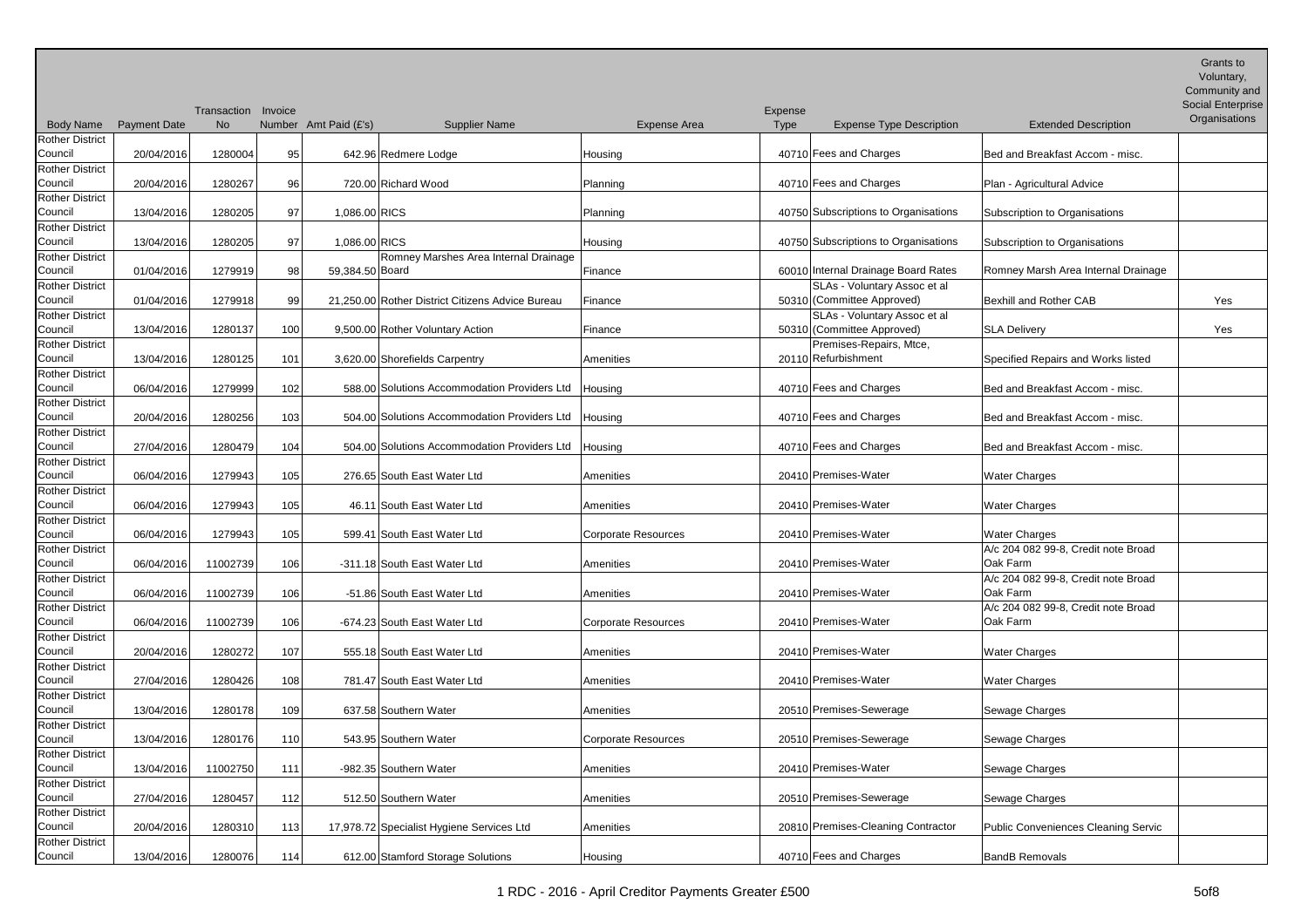| <b>Body Name</b>                  | <b>Payment Date</b> | Transaction<br><b>No</b> | Invoice | Number Amt Paid (£'s)   | <b>Supplier Name</b>                          | <b>Expense Area</b>                 | Expense<br>Type | <b>Expense Type Description</b>                | <b>Extended Description</b>         | $U$ anis lu<br>Voluntary,<br>Community and<br><b>Social Enterprise</b><br>Organisations |
|-----------------------------------|---------------------|--------------------------|---------|-------------------------|-----------------------------------------------|-------------------------------------|-----------------|------------------------------------------------|-------------------------------------|-----------------------------------------------------------------------------------------|
| <b>Rother District</b>            |                     |                          |         |                         |                                               |                                     |                 |                                                |                                     |                                                                                         |
| Council                           | 13/04/2016          | 1280081                  | 115     |                         | 510.00 Stamford Storage Solutions             | Housing                             |                 | 40710 Fees and Charges                         | BandB Removals                      |                                                                                         |
| <b>Rother District</b><br>Council | 27/04/2016          | 1280433                  | 116     |                         | 462.00 Stanford and Green Ltd                 | Finance                             |                 | 40710 Fees and Charges                         | Bailiff Fees-Council Tax            |                                                                                         |
| <b>Rother District</b><br>Council | 06/04/2016          | 1280017                  | 117     | 1,056.00 Streetlights   |                                               | Amenities                           |                 | Premises-Repairs, Mtce,<br>20110 Refurbishment | <b>Lighting Repairs</b>             |                                                                                         |
| <b>Rother District</b>            |                     |                          |         |                         |                                               |                                     |                 |                                                |                                     |                                                                                         |
| Council<br><b>Rother District</b> | 27/04/2016          | 1280189                  | 118     |                         | 643.20 Streetmaster (South Wales) Ltd         | Amenities                           |                 | 40110 Tools & Specialist Equipment             | Purchase of Seat Benches            |                                                                                         |
| Council                           | 01/04/2016          | 1279833                  | 119     |                         | 594.00 The Consultation Institute             | Policy and Performance Unit         |                 | 40750 Subscriptions to Organisations           | Membership - Consultation Institute |                                                                                         |
| <b>Rother District</b><br>Council | 20/04/2016          | 1280301                  | 120     | 2,062.50 Tiger Tees Ltd |                                               | <b>Customer Help Points</b>         |                 | 20610 Premises-Rents                           | Rents-CHP Battle                    |                                                                                         |
| <b>Rother District</b>            |                     |                          |         |                         |                                               |                                     |                 |                                                |                                     |                                                                                         |
| Council                           | 27/04/2016          | 1280035                  | 121     |                         | 724.98 Trade UK Account (Screwfix)            | Amenities                           |                 | 40110 Tools & Specialist Equipment             | Purchase of Tools                   |                                                                                         |
| <b>Rother District</b><br>Council | 20/04/2016          | 1280312                  | 122     |                         | 575.00 Trainmerit Ltd T/A Maltbys             | Housing                             |                 | 50530 Other Third Party Payments               | Homelessness Prevention Projects    |                                                                                         |
| <b>Rother District</b><br>Council |                     |                          |         |                         |                                               |                                     |                 |                                                |                                     |                                                                                         |
| <b>Rother District</b>            | 20/04/2016          | 1280294                  | 123     |                         | 8,380.40 Virtual Mail Room Ltd                | Finance                             |                 | 40810 Postages                                 | Postages - Virtual Mail Room        |                                                                                         |
| Council                           | 20/04/2016          | 1280293                  | 124     |                         | 1,109.65 Virtual Mail Room Ltd                | Finance                             |                 | 40810 Postages                                 | Postages - Virtual Mail Room        |                                                                                         |
| <b>Rother District</b><br>Council | 27/04/2016          | 1280431                  | 125     |                         | 2.679.72 Virtual Mail Room Ltd                | Finance                             |                 | 40810 Postages                                 | Postages - Virtual Mail Room        |                                                                                         |
| <b>Rother District</b>            |                     |                          |         |                         |                                               |                                     |                 |                                                |                                     |                                                                                         |
| Council                           | 27/04/2016          | 1280055                  | 126     |                         | 4,920.47 Vodafone Limited                     | Technology                          |                 | 40910 Telephones                               | Leased Line Rental                  |                                                                                         |
| <b>Rother District</b><br>Council | 01/04/2016          | 1279845                  | 127     |                         | 21,828.00 W J Groundwater Ltd                 | Amenities                           |                 | Premises-Repairs, Mtce,<br>20110 Refurbishment | Fairlight Compressor Maintenance    |                                                                                         |
| <b>Rother District</b>            |                     |                          |         |                         |                                               |                                     |                 |                                                |                                     |                                                                                         |
| Council                           | 13/04/2016          | 1279977                  | 128     | 834.36 Wybone Ltd       |                                               | Amenities                           |                 | 40130 Furniture and Equipment                  | Parks-Litter Bins                   |                                                                                         |
| <b>Rother District</b>            |                     |                          |         |                         | WYG Environment Planning Transport            |                                     |                 |                                                |                                     |                                                                                         |
| Council<br><b>Rother District</b> | 27/04/2016          | 1280468                  | 129     | 20,559.20 Ltd           |                                               | Joint Waste Contract Client Unit    |                 | 42000 Partnership Projects                     | <b>CLIENT Joint Waste Cost</b>      |                                                                                         |
| Council                           | 27/04/2016          | 1280171                  | 130     |                         | 7,200.00 Zurich Insurance plc                 | Finance                             |                 | 40710 Fees and Charges                         | <b>Consultants Fees</b>             |                                                                                         |
| <b>Rother District</b>            |                     |                          |         |                         |                                               | EH Taxi and Private Hire Licenses R |                 |                                                |                                     |                                                                                         |
| Council<br><b>Rother District</b> | 13/04/2016          | 1280092                  | 131     |                         | 748.00 DBS The Disclosure and Barring Service | $+ W$ Partnership                   |                 | 50530 Other Third Party Payments               | Service fee paid to Third Parties   |                                                                                         |
| Council                           | 27/04/2016          | 1280399                  | 132     |                         | 1,997.00 Environment Agency                   | Finance                             |                 | 60010 Internal Drainage Board Rates            | Pevensey Levels Special Levy        |                                                                                         |
| <b>Rother District</b>            |                     |                          |         |                         |                                               |                                     |                 | Premises-Repairs, Mtce,                        |                                     |                                                                                         |
| Council                           | 20/04/2016          | 1280212                  | 133     | 2,880.00 Colin A May    |                                               | Amenities                           |                 | 20110 Refurbishment                            | Painting Works                      |                                                                                         |
| <b>Rother District</b><br>Council | 13/04/2016          | 1280119                  | 134     |                         | 672.00 J Akehurst Plant Hire                  | Amenities                           |                 | Premises-Repairs, Mtce,<br>20110 Refurbishment | Specified Repairs and Works listed  |                                                                                         |
| Rother District                   |                     |                          |         |                         |                                               |                                     |                 | Premises-Repairs, Mtce,                        |                                     |                                                                                         |
| Council                           | 27/04/2016          | 1280442                  | 135     |                         | 5,760.00 J Akehurst Plant Hire                | Amenities                           |                 | 20110 Refurbishment                            | Specified Repairs and Works listed  |                                                                                         |
| <b>Rother District</b>            |                     |                          |         |                         |                                               |                                     |                 | 40110 Tools & Specialist Equipment             |                                     |                                                                                         |
| Council<br><b>Rother District</b> | 20/04/2016          | 1280219                  | 136     |                         | 60.60 Robin G Randall                         | Amenities                           |                 |                                                | Carriage/Handling Charge            |                                                                                         |
| Council                           | 20/04/2016          | 1280219                  | 136     |                         | 933.84 Robin G Randall                        | Amenities                           |                 | 40110 Tools & Specialist Equipment             | Marker Buoys and Signs              |                                                                                         |
| <b>Rother District</b>            |                     |                          |         |                         |                                               |                                     |                 |                                                |                                     |                                                                                         |
| Council                           | 20/04/2016          | 1280220                  | 137     |                         | 60.60 Robin G Randall                         | Amenities                           |                 | 40110 Tools & Specialist Equipment             | Carriage/Handling Charge            |                                                                                         |
| <b>Rother District</b><br>Council | 20/04/2016          | 1280220                  | 137     |                         | 905.10 Robin G Randall                        | Amenities                           |                 | 40110 Tools & Specialist Equipment             | Marker Buoys and Signs              |                                                                                         |

Grants to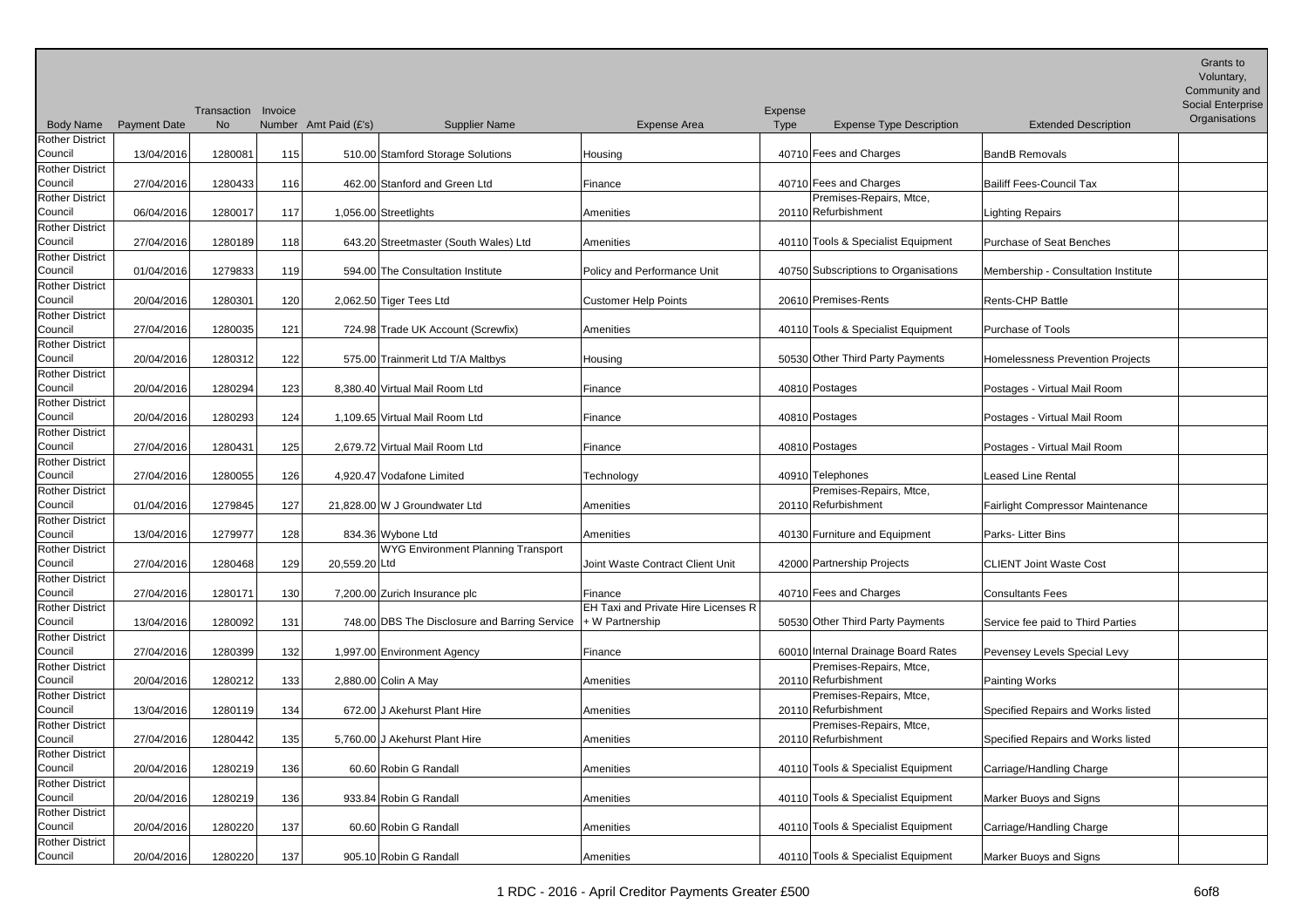| <b>Body Name</b>                  | <b>Payment Date</b> | Transaction Invoice<br><b>No</b> |     | Number Amt Paid (£'s)<br><b>Supplier Name</b>                                   | Expense Area                | Expense<br>Type | <b>Expense Type Description</b>    | <b>Extended Description</b>        | Grants to<br>Voluntary,<br>Community and<br>Social Enterprise<br>Organisations |
|-----------------------------------|---------------------|----------------------------------|-----|---------------------------------------------------------------------------------|-----------------------------|-----------------|------------------------------------|------------------------------------|--------------------------------------------------------------------------------|
| <b>Rother District</b>            |                     |                                  |     |                                                                                 |                             |                 | Premises-Repairs, Mtce,            |                                    |                                                                                |
| Council<br><b>Rother District</b> | 20/04/2016          | 1280221                          | 138 | 1,275.00 Robin G Randall                                                        | Amenities                   |                 | 20110 Refurbishment                | Specified Repairs and Works listed |                                                                                |
| Council                           | 01/04/2016          | 1279853                          | 139 | 36,000.00 Canterbury City Council                                               | Amenities                   |                 | 86030 Architects & Consultant Fees | Capital-Architect and Conslt Fees  |                                                                                |
| <b>Rother District</b><br>Council |                     |                                  |     |                                                                                 |                             |                 | 50510 Private Contractors          |                                    |                                                                                |
| <b>Rother District</b>            | 20/04/2016          | 1280280                          | 140 | 608.00 East Sussex County Council                                               | Amenities                   |                 | Premises-Repairs, Mtce,            | <b>Waste Collection Contract</b>   |                                                                                |
| Council                           | 13/04/2016          | 1280155                          | 141 | 7,200.00 East Sussex County Council                                             | Amenities                   |                 | 20110 Refurbishment                | Repairs/Maintenance - various      |                                                                                |
| <b>Rother District</b>            |                     |                                  |     |                                                                                 |                             |                 |                                    |                                    |                                                                                |
| Council<br>Rother District        | 13/04/2016          | 1279932                          | 142 | 900.00 East Sussex County Council                                               | <b>Corporate Resources</b>  |                 | 41510 Members Conference Expenses  | Members Training/Conference Fees   |                                                                                |
| Council                           | 13/04/2016          | 1279975                          | 143 | 2,399.90 East Sussex County Council                                             | Amenities                   |                 | 20610 Premises-Rents               | Rent Johnson Field Camber ESCC     |                                                                                |
| <b>Rother District</b>            |                     |                                  |     |                                                                                 |                             |                 |                                    |                                    |                                                                                |
| Council<br><b>Rother District</b> | 20/04/2016          | 1280278                          | 144 | 2,300.00 East Sussex County Council                                             | <b>Customer Help Points</b> |                 | 20610 Premises-Rents               | Rent - Rye CHP                     |                                                                                |
| Council                           | 27/04/2016          | 1280246                          | 145 | 4,200.00 East Sussex County Council                                             | Policy and Performance Unit |                 | 40710 Fees and Charges             | Communications - Officer costs     |                                                                                |
| <b>Rother District</b><br>Council | 20/04/2016          | 1280231                          | 146 | 1,573.00 Hastings Borough Council                                               | Amenities                   |                 | 50410 Grants - Other Organisations | Sports Development - Active Rother |                                                                                |
| <b>Rother District</b>            |                     |                                  |     |                                                                                 |                             |                 |                                    |                                    |                                                                                |
| Council                           | 27/04/2016          | 1280462                          | 147 | 10,000.00 Hastings Borough Council                                              | Regeneration                |                 | 40710 Fees and Charges             | Contribution to Local Orgs         |                                                                                |
| <b>Rother District</b><br>Council |                     |                                  |     | Laser Energy Buying Group (Kent County<br>1,243.91 Council Commercial Services) |                             |                 | 20210 Premises-Electricity         |                                    |                                                                                |
| <b>Rother District</b>            | 29/04/2016          | 1280281                          | 148 | Laser Energy Buying Group (Kent County                                          | Amenities                   |                 |                                    | <b>Electricity Charges</b>         |                                                                                |
| Council                           | 29/04/2016          | 1280281                          | 148 | -46.67 Council Commercial Services)                                             | Amenities                   |                 | 20210 Premises-Electricity         | <b>Electricity Charges</b>         |                                                                                |
| <b>Rother District</b><br>Council | 29/04/2016          | 1280281                          | 148 | Laser Energy Buying Group (Kent County<br>23.97 Council Commercial Services)    | Amenities                   |                 | 20210 Premises-Electricity         | <b>Electricity Charges</b>         |                                                                                |
| Rother District                   |                     |                                  |     | Laser Energy Buying Group (Kent County                                          |                             |                 |                                    |                                    |                                                                                |
| Council                           | 29/04/2016          | 1280281                          | 148 | 42.41 Council Commercial Services)                                              | Amenities                   |                 | 20210 Premises-Electricity         | <b>Electricity Charges</b>         |                                                                                |
| <b>Rother District</b><br>Council | 29/04/2016          | 1280281                          | 148 | Laser Energy Buying Group (Kent County<br>372.95 Council Commercial Services)   | Amenities                   |                 | 20210 Premises-Electricity         | <b>Electricity Charges</b>         |                                                                                |
| Rother District                   |                     |                                  |     | Laser Energy Buying Group (Kent County                                          |                             |                 |                                    |                                    |                                                                                |
| Council                           | 29/04/2016          | 1280281                          | 148 | 659.62 Council Commercial Services)                                             | Amenities                   |                 | 20210 Premises-Electricity         | <b>Electricity Charges</b>         |                                                                                |
| <b>Rother District</b><br>Council | 29/04/2016          | 1280281                          | 148 | Laser Energy Buying Group (Kent County<br>1,065.14 Council Commercial Services) | Amenities                   |                 | 20210 Premises-Electricity         | <b>Electricity Charges</b>         |                                                                                |
| <b>Rother District</b>            |                     |                                  |     | Laser Energy Buying Group (Kent County                                          |                             |                 |                                    |                                    |                                                                                |
| Council<br>Rother District        | 29/04/2016          | 1280281                          | 148 | 630.93 Council Commercial Services)<br>Laser Energy Buying Group (Kent County   | Amenities                   |                 | 20210 Premises-Electricity         | <b>Electricity Charges</b>         |                                                                                |
| Council                           | 29/04/2016          | 1280281                          | 148 | 8,785.31 Council Commercial Services)                                           | Amenities                   |                 | 20210 Premises-Electricity         | <b>Electricity Charges</b>         |                                                                                |
| Rother District<br>Council        |                     | 1280281                          |     | Laser Energy Buying Group (Kent County<br>1,382.77 Council Commercial Services) |                             |                 | 20210 Premises-Electricity         |                                    |                                                                                |
| <b>Rother District</b>            | 29/04/2016          |                                  | 148 | Laser Energy Buying Group (Kent County                                          | Amenities                   |                 |                                    | <b>Electricity Charges</b>         |                                                                                |
| Council                           | 29/04/2016          | 1280281                          | 148 | 373.59 Council Commercial Services)                                             | Amenities                   |                 | 20210 Premises-Electricity         | <b>Electricity Charges</b>         |                                                                                |
| Rother District<br>Council        | 29/04/2016          | 1280281                          | 148 | Laser Energy Buying Group (Kent County<br>13.82 Council Commercial Services)    | <b>Corporate Resources</b>  |                 | 20210 Premises-Electricity         | <b>Electricity Charges</b>         |                                                                                |
| <b>Rother District</b>            |                     |                                  |     | Laser Energy Buying Group (Kent County                                          |                             |                 |                                    |                                    |                                                                                |
| Council                           | 29/04/2016          | 1280281                          | 148 | 1,276.60 Council Commercial Services)                                           | <b>Corporate Resources</b>  |                 | 20210 Premises-Electricity         | <b>Electricity Charges</b>         |                                                                                |
| <b>Rother District</b><br>Council | 29/04/2016          | 1280281                          | 148 | Laser Energy Buying Group (Kent County<br>131.99 Council Commercial Services)   | <b>Corporate Resources</b>  |                 | 20210 Premises-Electricity         | <b>Electricity Charges</b>         |                                                                                |
| Rother District                   |                     |                                  |     |                                                                                 |                             |                 | Computer Licences (IT TO BUY       |                                    |                                                                                |
| Council                           | 13/04/2016          | 1280090                          | 149 | 21,625.20 Lewes District Council                                                | Technology                  |                 | 41140 ONLY)                        | Cont to Agresso Joint Working      |                                                                                |